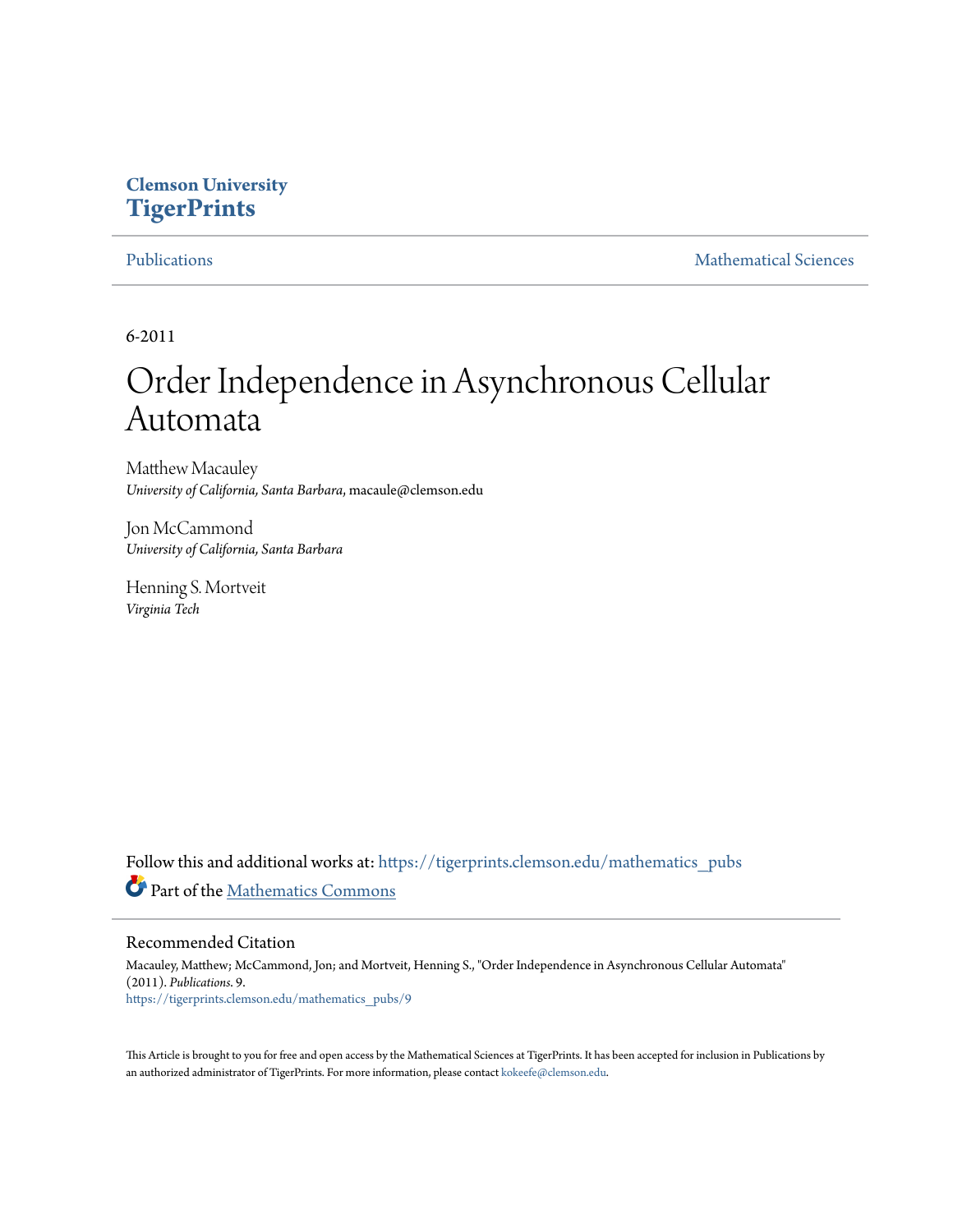#### **ORDER INDEPENDENCE IN ASYNCHRONOUS CELLULAR AUTOMATA**

M. MACAULEY J. MCCAMMOND H.S. MORTVEIT

ABSTRACT. A *sequential dynamical system*, or SDS, consists of an undirected graph Y , a vertexindexed list of local functions  $\mathfrak{F}_Y$ , and a permutation  $\pi$  of the vertex set (or more generally, a word  $\omega$  over the vertex set) that describes the order in which these local functions are to be applied. In this article we investigate the special case where  $Y$  is a circular graph with  $n$  vertices and all of the local functions are identical. The 256 possible local functions are known as *Wolfram rules* and the resulting sequential dynamical systems are called *finite asynchronous elementary cellular automata*, or ACAs, since they resemble classical elementary cellular automata, but with the important distinction that the vertex functions are applied sequentially rather than in parallel. An ACA is said to be π*-independent* if the set of periodic states does not depend on the choice of  $\pi$ , and our main result is that for all  $n > 3$  exactly 104 of the 256 Wolfram rules give rise to a  $\pi$ -independent ACA. In 2005 Hansson, Mortveit and Reidys classified the 11 symmetric Wolfram rules with this property. In addition to reproving and extending this earlier result, our proofs of  $\pi$ -independence also provide significant insight into the dynamics of these systems.

Our main result, as recorded in Theorem [2.2,](#page-5-0) is a complete classification of the Wolfram rules that for all  $n > 3$  lead to a  $\pi$ -independent finite asynchronous elementary cellular automaton, or ACA. The structure of the article is relatively straightforward. The first two sections briefly describe how an ACA can be viewed as either a special type of sequential dynamical system or as a modified version of a classical elementary cellular automaton. These two sections also contain the background definitions and notations needed to carefully state our main result. Next, we introduce several new notations for Wolfram rules in order to make certain patterns easier to discern, and we significantly reduce the number of cases we need to consider by invoking the notion of dynamical equivalence. Sections [5](#page-11-0) and [6](#page-13-0) contain the heart of the proof. The former covers four large classes of rules whose members are  $\pi$ -independent for similar reasons, and the latter finishes off three pairs of unusual cases that exhibit more intricate behavior requiring more delicate proofs. The final section contains remarks about directions for future research.

#### 1. SEQUENTIAL DYNAMICAL SYSTEMS

Cellular automata, or CAs, are discrete dynamical systems that have been thoroughly studied by both professional and amateur mathematicians.<sup>[1](#page-1-0)</sup> They are defined over regular grids of cells

*Date*: June 17, 2013.

<sup>2000</sup> *Mathematics Subject Classification.* 37B99,68Q80.

*Key words and phrases.* Cellular automata, periodic points, potential function, sequential dynamical systems, update order, Wolfram rules.

<span id="page-1-0"></span><sup>&</sup>lt;sup>1</sup>Stanisław Ulam and John von Neumann were the first to study such systems, which they did while working at Los Alamos National Laboratory in the 1940s [\[11](#page-18-0)]. The German computer scientist Konrad Zuse proposed in 1969 that the universe is essentially one big cellular automaton [\[15](#page-18-1)]. In the 1970s, John Conway invented the Game of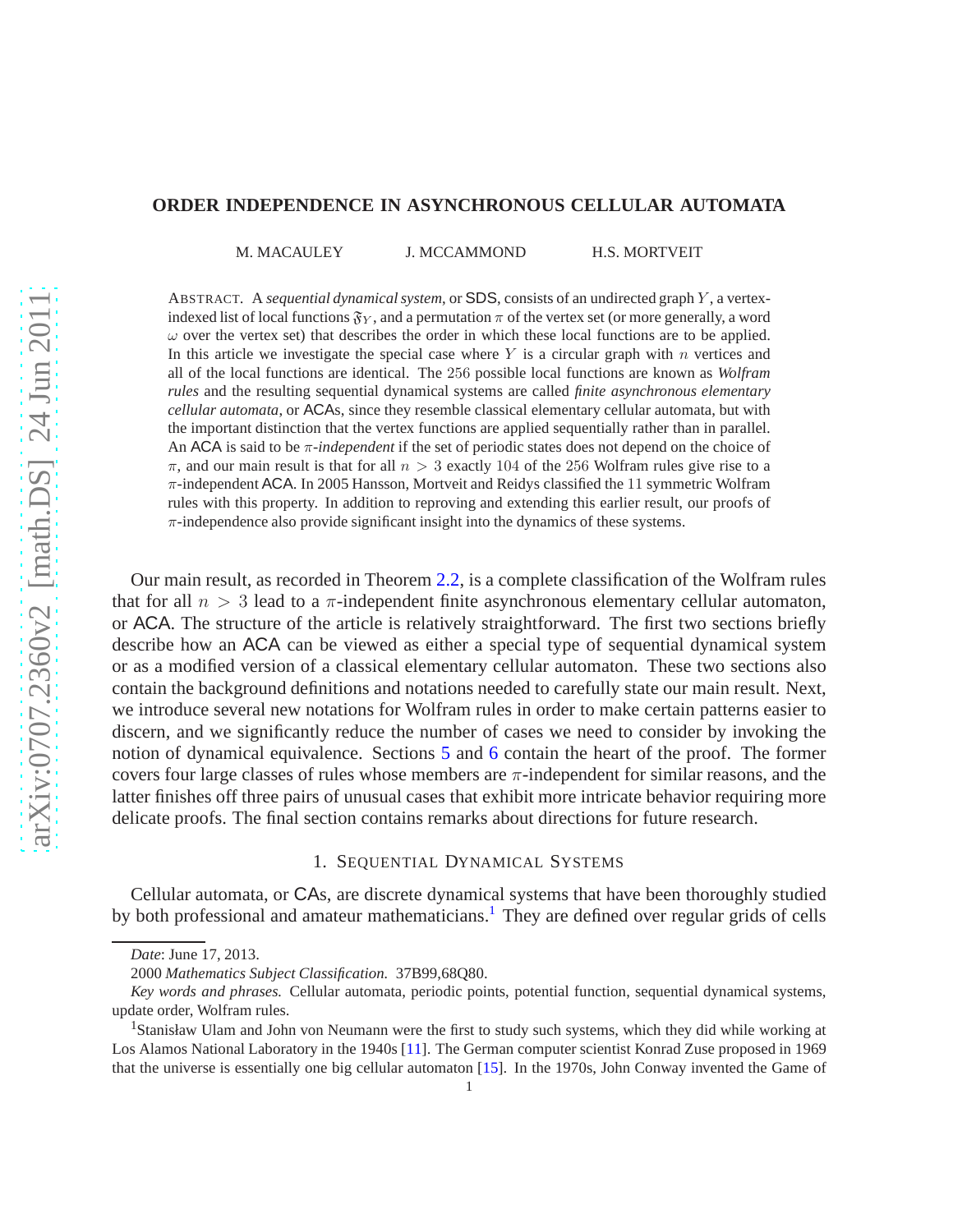and each cell can take on one of a finite number of states. In addition, each cell has an *update rule* that takes its own state and the states of its neighbors as input, and at each discrete time step, the rules are applied and all vertex states are simultaneously updated.

In the late 1990s, a group of scientists at Los Alamos invented a new type of discrete dynamical system that they called *sequential dynamical systems*, or SDSs. In an SDS the regular grids used to define cellular automata are replaced by arbitrary undirected graphs, and the local functions are applied sequentially rather than in parallel. Their initial motivation was to develop a mathematical foundation for the analysis, simulation and implementation of various socio-technological systems [\[2](#page-17-0)[–5](#page-17-1)].

An SDS has three components: an undirected graph Y, a list of local functions  $\mathfrak{F}_{Y}$ , and an update order  $\omega$ . Start with a simple undirected graph Y with n vertices, label the vertices from 1 to *n*, and recall that the *neighbors* of a vertex are those vertices connected to it by an edge. If  $\mathbb F$ is a finite field and every vertex is assigned a value from  $\mathbb{F}$ , then a global state of the system is described by an *n*-tuple y whose  $i^{\text{th}}$  coordinate indicates the current state of the vertex *i*. The set of all possible states is the vector space  $\mathbb{F}^n$ .

**Definition 1.1** (Local functions). A function  $F: \mathbb{F}^n \to \mathbb{F}^n$  is called Y-*local at i* if (1) for each  $y \in \mathbb{F}^n$ ,  $F(y)$  only alters the i<sup>th</sup> coordinate of y and (2) the new value of the i<sup>th</sup> coordinate only depends on the coordinates of y corresponding to  $i$  and its neighbors in  $Y$ . Other names for such a function include *local function* and *update rule*. We use  $\mathfrak{F}_Y$  to denote a list of local functions that includes one for each vertex of Y. More precisely,  $\mathfrak{F}_Y = (F_1, F_2, \ldots, F_n)$  where  $F_i$  is a function that is  $Y$ -local at i.

It is sometimes convenient to convert a local function  $F$  into another function with a severely restricted domain and range.

**Definition 1.2** (Restricted local functions). If i is a vertex with  $k$  neighbors in  $Y$ , then corresponding to each function F that is Y-local at i, we define a function  $f: \mathbb{F}^{k+1} \to \mathbb{F}$  where the domain is restricted to the coordinates corresponding to  $i$  and its neighbors, and the output is the new value F would assign to the  $i^{\text{th}}$  coordinate under these conditions. It should be clear that F and  $f$  contain the same information but packaged in different ways. Each determines the other and both have their uses. Functions such as  $F$  can be readily composed, but functions such as  $f$ are easier to describe explicitly since irrelevant and redundant information has been eliminated.

The local functions that are easiest to describe are those with extra symmetries.

**Definition 1.3** (Symmetric and quasi-symmetric rules). Let  $i$  be a vertex in  $Y$  with  $k$  neighbors, let  $F: \mathbb{F}^n \to \mathbb{F}^n$  be a Y-local function at i and let  $f: \mathbb{F}^{k+1} \to \mathbb{F}$  be its restricted form. If the output of  $f$  only depends on the multiset of inputs and not their order, in other words, if the states of i and its neighbors can be arbitrarily permuted without changing the output of  $f$ , then f (and F) are called *symmetric* local functions. If they satisfy the weaker condition that at least the states of the neighbors of  $i$  can be arbitrarily permuted without changing the output, then  $F$ 

Life, a two-dimensional CA, that was later popularized by Martin Gardner [\[6](#page-17-2)]. Beginning in 1983, Stephen Wolfram published a series of papers devoted to developing a theory of CAs and their role in science [\[9,](#page-18-2) [12](#page-18-3)[–14\]](#page-18-4). This is also a central theme in Wolfram's 1280-page book *A New Kind of Science*, published in 2002.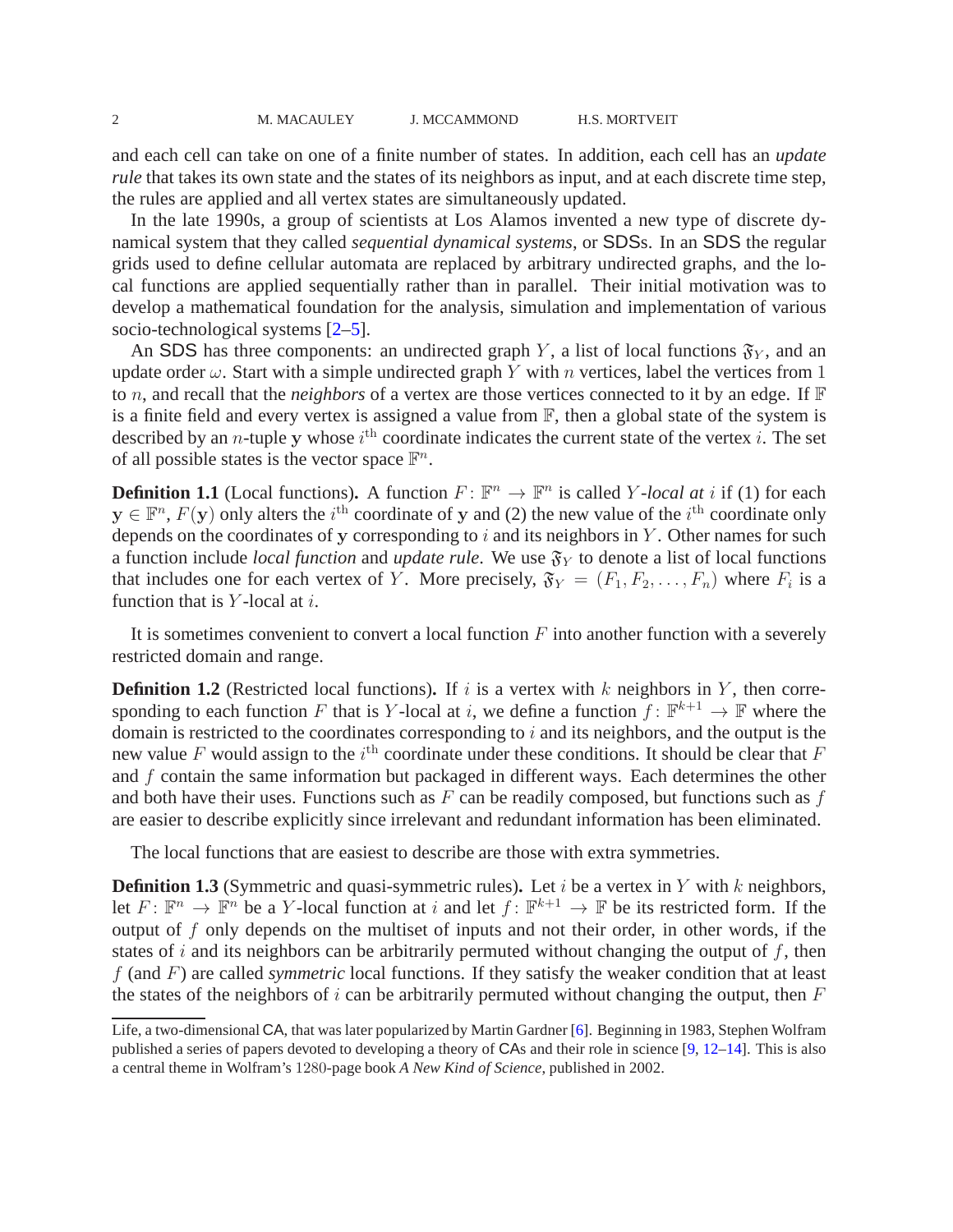and f are *quasi-symmetric*. A list of local functions  $\mathfrak{F}_Y$  is symmetric or quasi-symmetric when every function in the list has this property.

The last component of an SDS is an update order.

**Definition 1.4** (Update orders). An *update order*  $\omega$  is a finite sequence of numbers chosen from the set  $\{1, \ldots, n\}$  such that every number  $1 \leq i \leq n$  occurs at least once. If every number  $1 \leq i \leq n$  occurs exactly once, then the update order is *simple* (also called a *permutation*). Let  $W_Y$  denote the collection of all update orders and let  $S_Y$  denote the subset of simple update orders. The subscript  $Y$  indicates that we are thinking of the numbers in these sequences as vertices in the graph  $Y$ . When considering an arbitrary update order, we tend to use the notation  $\omega = (\omega_1, \omega_2, \dots, \omega_m)$  with  $m = |\omega|$  (and  $m \geq n$ , of course), but when we restrict our attention to simple update orders, we switch to the notation  $\pi = (\pi_1, \pi_2, \dots, \pi_n)$ .

**Definition 1.5** (Sequential dynamical systems)**.** A *sequential dynamical system*, or SDS, is a triple  $(Y, \mathfrak{F}_Y, \omega)$  consisting of an undirected graph Y, a list of local functions  $\mathfrak{F}_Y$ , and an update order  $\omega \in W_Y$ . If  $\omega$  is the sequence  $(\omega_1, \omega_2, \dots, \omega_m)$ , then we construct the SDS *map*  $[\mathfrak{F}_{Y}, \omega]: \mathbb{F}^{n} \to \mathbb{F}^{n}$  as the composition  $[\mathfrak{F}_{Y}, \omega]:=F_{\omega_{m}} \circ \cdots \circ F_{\omega_{1}}$ .

With the usual abuse of notation, we sometimes let the SDS map  $[\mathfrak{F}_{Y}, \omega]$  stand in for the entire SDS. The goal is to study the behavior of the map  $[\mathfrak{F}_{Y}, \omega]$  under iteration. In this article we focus on the set of states in  $\mathbb{F}^n$  that are periodic and we use  $\text{Per}[\mathfrak{F}_Y,\omega] \subset \mathbb{F}^n$  to denote this collection of periodic states. The set of periodic states is of interest both because it is the codomain of high iterates of the SDS map and the largest subset of states that are permuted by the map.

**Definition 1.6** ( $\omega$ - and  $\pi$ -independence). A list of Y-local functions  $\mathfrak{F}_Y$  is called  $\omega$ -independent if  $\text{Per}[\mathfrak{F}_Y,\omega]=\text{Per}[\mathfrak{F}_Y,\omega']$  for all update orders  $\omega,\omega'\in W_Y$  and  $\pi$ -*independent* if  $\text{Per}[\mathfrak{F}_Y,\pi]=0$ Per $[\mathfrak{F}_Y, \pi']$  for all simple update orders  $\pi, \pi' \in S_Y$ .

Every  $\omega$ -independent  $\mathfrak{F}_Y$  is trivially  $\pi$ -independent. As we will see later, the converse does not hold. In the context of this paper, we will refer to functions that are  $\pi$ -independent without being ω-independent as being *exceptional*. Even though π-independence is too strong to expect generically, there are nonetheless many interesting classes of SDSs that have this property, including two classes where  $\pi$ -independence is relatively easy to establish.

<span id="page-3-0"></span>**Proposition 1.7.** If for every simple update order  $\pi \in S_Y$ , every state in Per $[\mathfrak{F}_Y, \pi]$  is fixed by the SDS map  $[\mathfrak{F}_Y, \pi]$ , then  $\mathfrak{F}_Y$  is  $\pi$ -independent.

*Proof.* If y is fixed by  $[\mathfrak{F}_Y, \pi]$ , then y is fixed by each  $F_i$  in  $\mathfrak{F}_Y$  (the simplicity of  $\pi$  means that were  $F_i$  to change the  $i^{\text{th}}$  coordinate, there would not be an opportunity for it to change back). Being fixed by each  $F_i$ , y is also fixed by  $[\mathfrak{F}_Y, \omega]$  for all  $\omega \in W_Y$ , which includes all of  $S_Y$ . Since this argument is reversible, the SDS maps with simple update orders share a common set of fixed states. If, as hypothesized, these are the only periodic states for these maps, then  $\mathfrak{F}_Y$  is  $\pi$ -independent.

In our second example,  $\pi$ -independence is essentially immediate.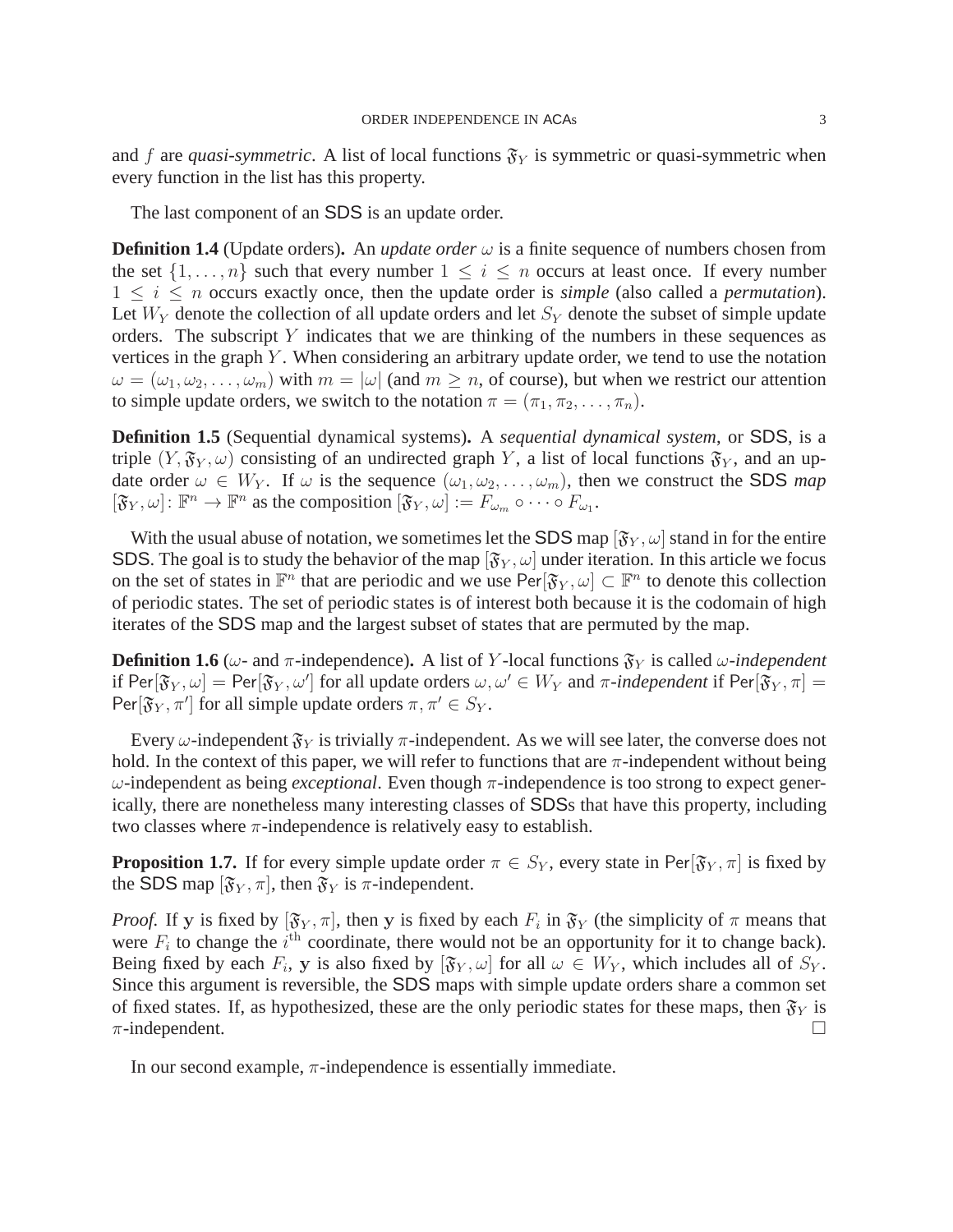<span id="page-4-0"></span>**Proposition 1.8** (Bijective functions). If every local function  $F_i$  in  $\mathfrak{F}_Y$  is a bijection, then for every update order  $\omega \in W_Y$ , Per $[\mathfrak{F}_Y, \omega] = \mathbb{F}^n$ . As a consequence  $\mathfrak{F}_Y$  is  $\omega$ -independent, and hence  $\pi$ -independent.

*Proof.* Since every  $F_i$  is a bijection, so is the SDS map  $[\mathfrak{F}_Y, \omega]$  and a sufficiently high iterate is the identity permutation.  $\Box$ 

This last result highlights the fact that  $\omega$ - and  $\pi$ -independence focuses on sets rather than cycles, since  $\pi$ -independent SDSs with different update orders quite often organize their common periodic states into different cycle configurations. In fact, the restrictions of  $\pi$ -independent SDS maps with different update orders to their common periodic states can be used to construct a group encoding the possible dynamics over this set [\[7\]](#page-17-3).

Collections of  $\pi$ -independent SDSs also form a natural starting point for the study of stochastic sequential dynamical systems. Stochastic finite dynamical systems are often studied through Markov chains over their state space but in general this leads to Markov chains with exponentially many states as measured by the number of cells or vertices. For  $\pi$ -independent SDSs one is typically able to reduce the number of states in such a Markov chain significantly, at least when focusing on their periodic behavior.

#### 2. ASYNCHRONOUS CELLULAR AUTOMATA

Some of the simplest (classical) cellular automata are the one-dimensional CAs known as *elementary cellular automata*. In an elementary CA, every vertex has precisely two neighbors, the only possible vertex states are 0 or 1, and all local functions are identically defined. Since every vertex has two neighbors, the underlying graph is either a line or a circle and the restricted form of its common local function is a map  $f: \mathbb{F}^3 \to \mathbb{F}$  where  $\mathbb{F} = \mathbb{F}_2 = \{0, 1\}$  is the field with two elements. There are  $2^8 = 256$  such functions, known as *Wolfram rules*, and thus 256 types of elementary cellular automata. Even in such a restrictive situation there are many interesting dynamical effects to be observed. The focus here is on the sequential dynamical systems that correspond to these classical elementary cellular automata.

Let  $Y = \text{Circ}_n$  denote a circular graph with n vertices labeled consecutively from 1 to n, and to avoid trivialities assume  $n > 3$ . (The sequential nature of the update rules in an SDS makes infinite graphs such as lines unsuitable in this context.) Since these are the only graphs considered in the remainder of the article, we replace notations such as  $W<sub>Y</sub>$  or  $S<sub>Y</sub>$  with  $W<sub>n</sub>$  and  $S_n$ , etc. In Circ<sub>n</sub> we view the vertex labels as residue classes mod n so that there is an edge connecting i to  $i + 1$  for every i.

**Definition 2.1** (Wolfram rules). Let  $F_i: \mathbb{F}^n \to \mathbb{F}^n$  be a Circ<sub>n</sub>-local function at i and let  $f_i: \mathbb{F}^3 \to$ F be its restricted form. Since the neighbors of *i* are  $i - 1$  and  $i + 1$ , it is standard to list these coordinates in ascending order in  $\mathbb{F}^3$ . Thus, a state  $y \in \mathbb{F}^n$  corresponds to a triple  $(y_{i-1}, y_i, y_{i+1})$ in the domain of  $f_i$ . Call this a *local state configuration* and keep in mind that all subscripts are viewed mod n. In order to completely specify the function  $F_i$  it is sufficient to list how the  $i<sup>th</sup>$  coordinate is updated for each of the 8 possible local state configurations. More specifically, let  $(y_{i-1}, y_i, y_{i+1})$  denote a local state configuration and let  $(y_{i-1}, z_i, y_{i+1})$  be the local state configuration after applying  $F_i$ . The local function  $F_i$ , henceforth referred to as a *Wolfram rule*, is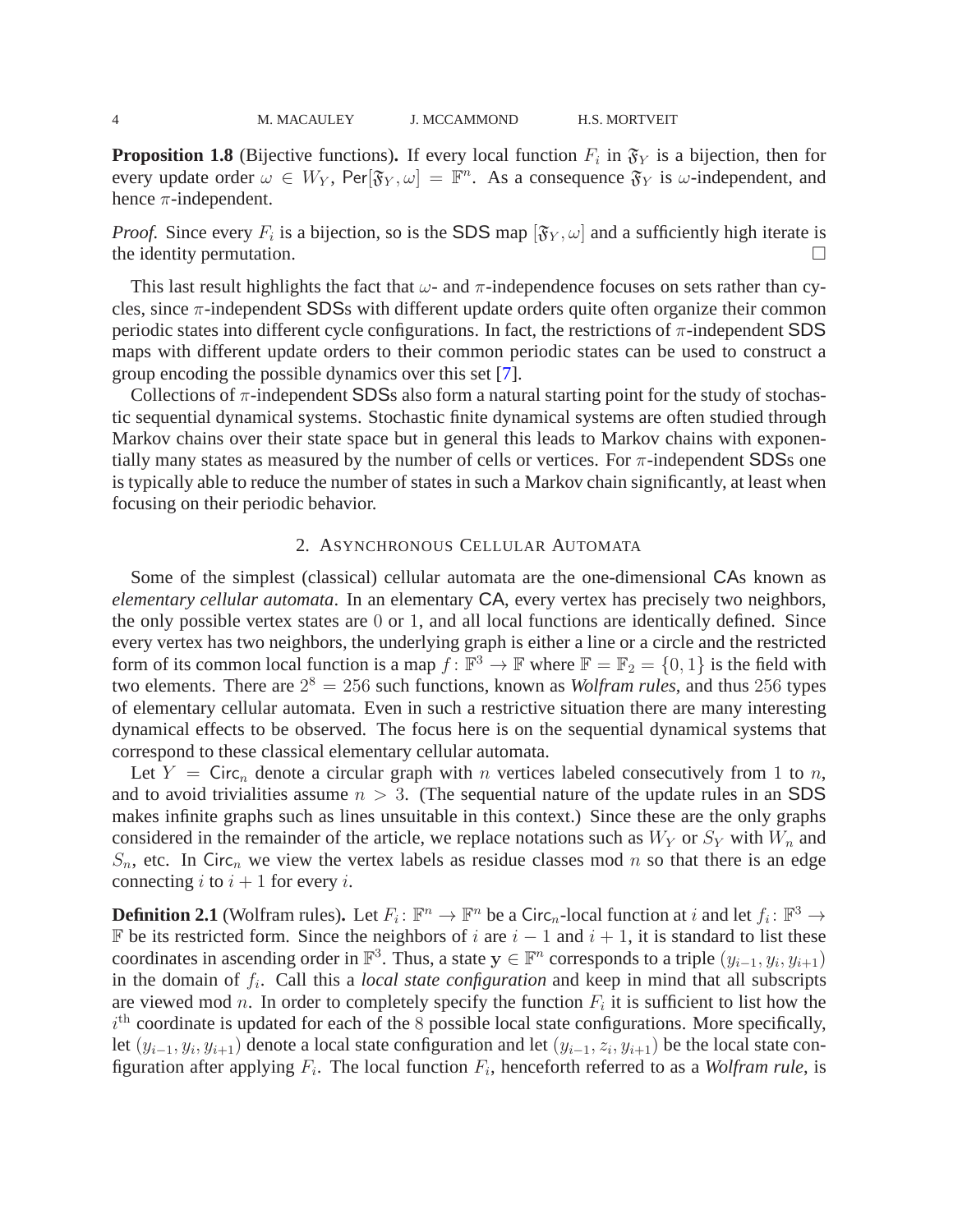completely described by the following table.

(2.1) 
$$
\frac{y_{i-1}y_{i}y_{i+1}}{z_{i}} \left\| \frac{111}{a_{7}} \frac{110}{a_{6}} \frac{101}{a_{5}} \frac{100}{a_{4}} \frac{011}{a_{3}} \frac{010}{a_{2}} \frac{001}{a_{1}} \frac{000}{a_{0}} \right\|
$$

More concisely, the  $2^8 = 256$  possible Wolfram rules can be indexed by an 8-digit binary number  $a_7a_6a_5a_4a_3a_2a_1a_0$ , or by its decimal equivalent  $k = \sum_{i=0}^{7} a_i 2^i$ . There is thus one *Wolfram rule* k for each integer  $0 \le k \le 255$ . For each such n, k and i let Wolf<sup>(k)</sup> denote the Circ<sub>n</sub>-local function  $F_i: \mathbb{F}^n \to \mathbb{F}^n$  just defined, let wolf<sup>(k)</sup> denote its restricted form  $f_i: \mathbb{F}^3 \to \mathbb{F}$ , and let  $\mathfrak{W}\text{o}\text{If}_{n}^{(k)}$  denote the list of local functions  $(\text{W}\text{o}\text{If}_{1}^{(k)}, \text{W}\text{o}\text{If}_{2}^{(k)}, \ldots, \text{W}\text{o}\text{If}_{n}^{(k)})$ . We say that Wolfram rule k is  $\omega$ -independent ( $\pi$ -independent) whenever  $\mathfrak{Mod}(\mathfrak{f}_n^{(k)})$  is  $\omega$ -independent ( $\pi$ -independent) for all  $n > 3$ .

For each update order  $\omega$  there is an SDS (Circ<sub>n</sub>,  $\mathfrak{Mod}_{n}^{(k)}$ ,  $\omega$ ) that can be thought of as an elementary CA, but with the update functions applied asynchronously (and possibly more than once). For this reason, such systems are called *asynchronous cellular automata* or ACAs. We now state our main result.

<span id="page-5-0"></span>**Theorem 2.2.** There are exactly 104 Wolfram rules that are  $\pi$ -independent, 86 of which are additionally w-independent. More precisely,  $\mathfrak{Mod}(\mathfrak{f}_n^{(k)})$  is  $\pi$ -independent for all  $n > 3$  iff  $k \in \{0,$ 1, 4, 5, 8, 9, 12, 13, **28**, **29**, **32**, **40**, 51, 54, 57, 60, 64, 65, 68, 69, **70**, **71**, 72, 73, 76, 77, 78, 79, 92, 93, 94, 95, **96**, 99, 102, 105, 108, 109, 110, 111, 124, 125, 126, 127, 128, 129, 132, 133, 136, 137, 140, 141, 147, 150, **152**, 153, 156, **157**, 160, 164, 168, 172, **184**, **188**, 192, 193, **194**, 195, 196, 197, 198, **199**, 200, 201, 202, 204, 205, 206, 207, 216, 218, 220, 221, 222, 223, 224, **226**, 228, **230**, 232, 234, **235**, 236, 237, 238, 239, 248, **249**, 250, **251**, 252, 253, 254, 255}. The rules in boldface are the 18 exceptional rules – they are  $\pi$ -independent but not  $\omega$ -independent.

The main result of [\[7](#page-17-3)] states that precisely 11 of the 16 *symmetric* Wolfram rules are  $\omega$ independent over Circ<sub>n</sub> for all  $n > 3$ . Theorem [2.2](#page-5-0) significantly extends this result, reproving it in the process. In addition to identifying a large class of  $\omega$ - and  $\pi$ -independent ACAs, the proof also provides further insight into the dynamics of these systems at both periodic and transient states and thus serves as a foundation for the future study of their stochastic properties. We conclude this section with two remarks about the role played by computer investigations of these systems.

**Remark 2.3** (Unlisted numbers)**.** The "only if" portion of this theorem was established experimentally. For each  $4 \le n \le 9$ , for each  $0 \le k \le 255$ , and for each simple update order  $\pi \in S_n$ , a computer program written by the first and third authors calculated the set  $\text{Per}[\mathfrak{W}\mathfrak{olf}_n^{(k)}, \pi]$ . For each of the 152 values of k not listed above, there were distinct simple update orders that led to distinct sets of periodic states, leaving the remaining 104 rules as the only ones with the potential to be  $\pi$ -independent for all  $n > 3$ . Moreover, since a counterexample for one value of n leads to similar counterexamples for all multiples of  $n$ , these 104 rules are also the only ones that are eventually  $\pi$ -independent for all sufficiently large values of n. Because these brute-force calculations are explicit yet tedious they have been omitted, but the interested reader should feel free to contact the third author for a copy of the software that performed the calculations.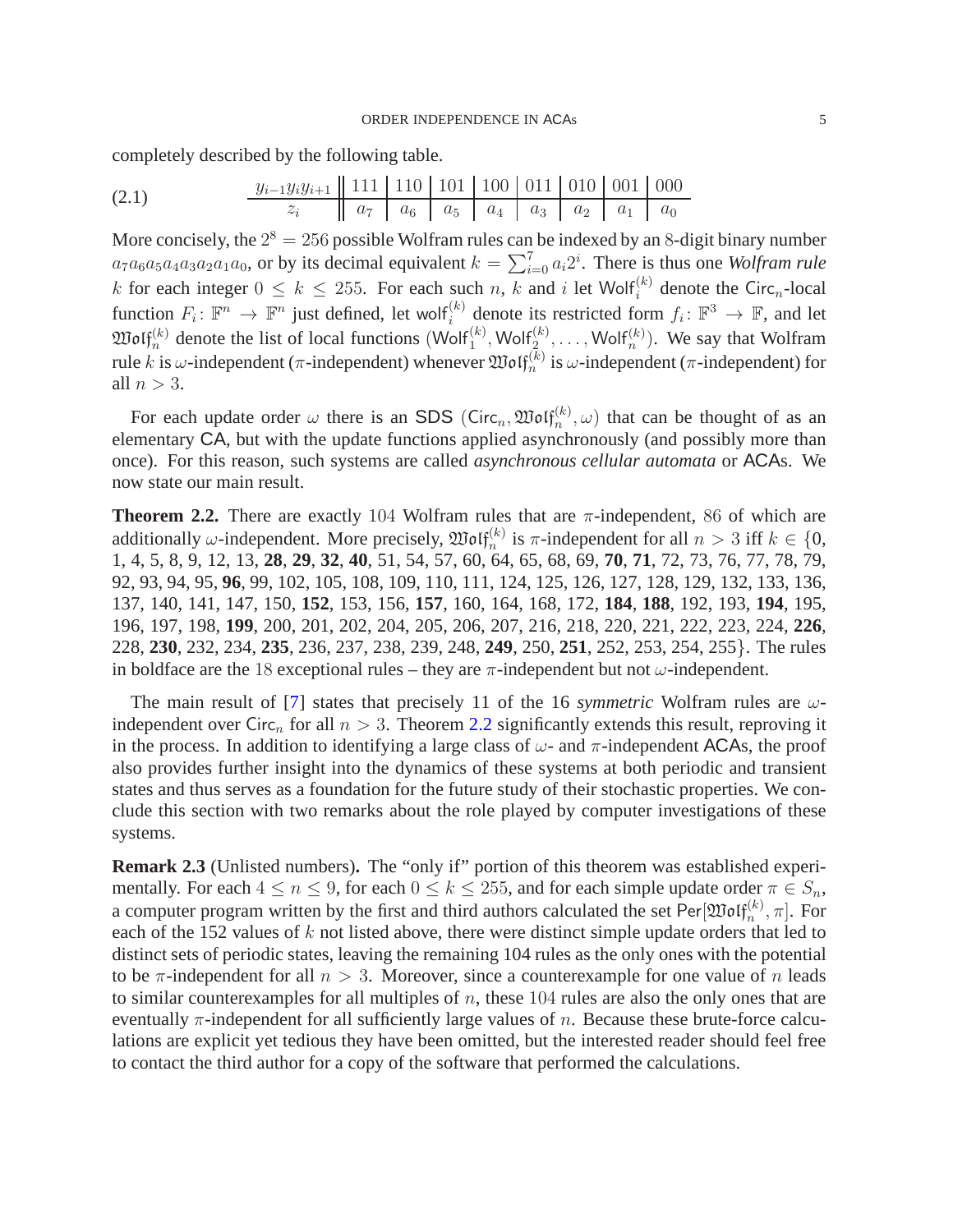

<span id="page-6-0"></span>FIGURE 1. Grid notation for Wolfram rules

**Remark 2.4** (Computational guidance)**.** These early computer-aided investigations also had a major impact on the "if" portion of the proof. Once the computer results highlighted the 104 rules that were  $\pi$ -independent for small values of n, we identified patterns and clusters among the 104 rules, which led to conjectured lemmas, and eventually to proofs that our conjectures were correct. The computer calculations thus provided crucial data that both prompted ideas and tempered our search for intermediate results.

#### 3. WOLFRAM RULE NOTATIONS

Patterns among the 104 numbers listed in Theorem [2.2](#page-5-0) are difficult to discern because the conversion from binary to decimal obscures many structural details. In this section we introduce other ways to describe the Wolfram rules that makes their similarities and differences more immediately apparent.

**Definition 3.1** (Grid notation). For each binary number  $k = a_7a_6a_5a_4a_3a_2a_1a_0$  we arrange its digits in a grid. The 8 local state configurations can be viewed as the vertices of a 3-cube and we arrange them according to the conventional projection of a 3-cube into the plane. See the left-hand side of Figure [1.](#page-6-0) Next, we can place the binary digits of  $k$  at these positions as shown in the center of Figure [1.](#page-6-0) The boxes have been added because the local state configurations come in pairs. When a local function is applied, the states of the neighbors of  $i$  are left unchanged, so that the resulting local state configuration is located in the same box. We call this the *grid notation* for k. The grid notation for Wolfram rule  $29 = 00011101$  is shown on the left-hand side of Figure [2.](#page-7-0)

Because grid notation is sometimes cumbersome to work with we also define a very concise 4 symbol tag for each Wolfram rule that respects the box structure of the grid.

**Definition 3.2** (Tags)**.** When we look at the grid notation for a Wolfram rule, in each box we see a pair of numbers, 11, 00, 10, or 01, and we encode these configurations by the symbols 1, 0, -, and x, respectively. In other words '1' =  $\boxed{1 \quad 1}$ , '0' =  $\boxed{0 \quad 0}$ , '-' =  $\boxed{1 \quad 0}$ , and 'x' =  $\boxed{0 \quad 1}$ . The symbols are meant to indicate that when the states of the neighbors place us in this box, the local function updates the  $i<sup>th</sup>$  coordinate by converting it to a 1, converting it to a 0, leaving it unchanged, or always changing it. We label the symbols for the four boxes  $p_1$ ,  $p_2$ ,  $p_3$  and  $p_4$  as shown on the right-hand side of Figure [1](#page-6-0) and we define the *tag* of k to be the string  $p_4p_3p_2p_1$ . The numbering and the order of the  $p_i$ 's have been chosen to match the binary representation as closely as possible, with the hope of easing conversions between binary and tag representations. The process of converting Wolfram rule 29 to its tag  $0x-1$  is illustrated in Figure [2.](#page-7-0)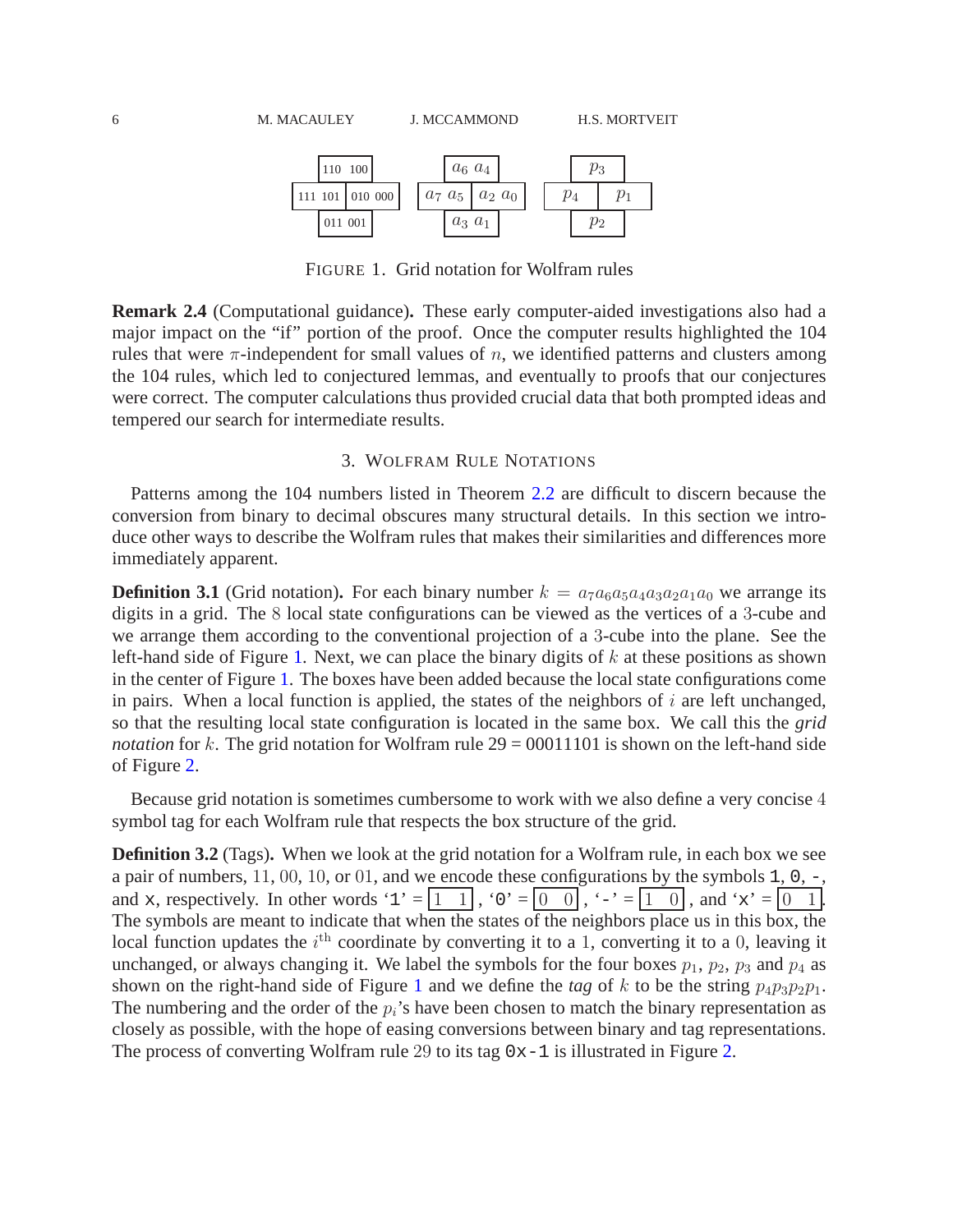

<span id="page-7-0"></span>FIGURE 2. Converting Wolfram rule  $29 = 00011101$  into its tag  $0x-1$ .

**Definition 3.3** (Symmetric and asymmetric)**.** The middle row of the grid contains the positions where the states of the neighbors are equal and the top and bottom rows contain the positions where the states of the neighbors are different. We call the middle row the *symmetric* portion of the grid and the top and bottom rows the *asymmetric* portion. In the tag representation, the beginning and end of a tag describes how the rule responds to a symmetric neighborhood configuration and the middle of a tag describes how it responds to an asymmetric neighborhood configuration. With this in mind we call  $p_4p_1$  the *symmetric part* of the tag  $k = p_4p_3p_2p_1$  and we call  $p_3p_2$  its *asymmetric part*.

Table [1](#page-8-0) shows the 104  $\pi$ -independent Wolfram rules listed in Theorem [2.2](#page-5-0) arranged according to the symmetric and asymmetric parts of their tags. The rows list all 16 possibilities for the symmetric part of the tag while the columns list only 10 of the 16 possibilities for the asymmetric part since only these 10 occur among the 104 rules. In addition, each row and column label has a decimal equivalent, listed next to the row and column headings, that add up to k. In this format the benefits of the tag representation should be clear. Far from being distributed haphazardly, the  $\pi$ -independent rules appear clustered together in large blocks. Table [1](#page-8-0) reveals a lot of structure, but some patterns remain slightly hidden due to the order in which the rows and columns are listed. For example, there is a 4-by-4 block of bijective rules obtained by restricting attention to the four rows that show up in the last column and the four columns that show up in the last row.

**Proposition 3.4** (Bijective rules)**.** Wolfram rules 51, 54, 57, 60, 99, 102, 105, 108, 147, 150, 153, 156, 195, 198, 201 and 204 are  $\omega$ -independent.

*Proof.* The 16 rules listed have tags where each  $p_i$  is either - or x. These (and only these) Wolfram rules correspond to bijective local functions and by Proposition [1.8](#page-4-0) the ACAs these rules define are  $\omega$ -independent.

#### 4. DYNAMICAL EQUIVALENCE

In this section we use the notion of dynamical equivalence to reduce the proof of Theorem [2.2](#page-5-0) to a more manageable size. Two sequential dynamical systems  $(Y, \mathfrak{F}_Y, \omega)$  and  $(Y, \mathfrak{F}'_Y, \omega')$  defined over the same graph Y are said to be *dynamically equivalent* if there is a bijection  $H: \mathbb{F}^n \to \mathbb{F}^n$ between their states such that  $H \circ [\mathfrak{F}_Y, \omega] = [\mathfrak{F}'_Y, \omega'] \circ H$ . The key fact about dynamically equivalent SDSs, which is also easy to show, is that  $H$  establishes a bijection between their periodic states. In particular,  $H(\text{Per}[\mathfrak{F}_Y,\omega]) = \text{Per}[\mathfrak{F}'_Y,\omega']$ . Thus, if  $\mathfrak{F}'_Y$  is an  $\omega$ -independent SDS and for each  $\omega \in W_Y$  there exists an  $\omega' \in W_Y$  such that  $(Y, \mathfrak{F}_Y, \omega)$  and  $(Y, \mathfrak{F}_Y', \omega')$  are dynamically equivalent using *the same function* H, then  $\mathfrak{F}_Y$  is also  $\omega$ -independent. An analogous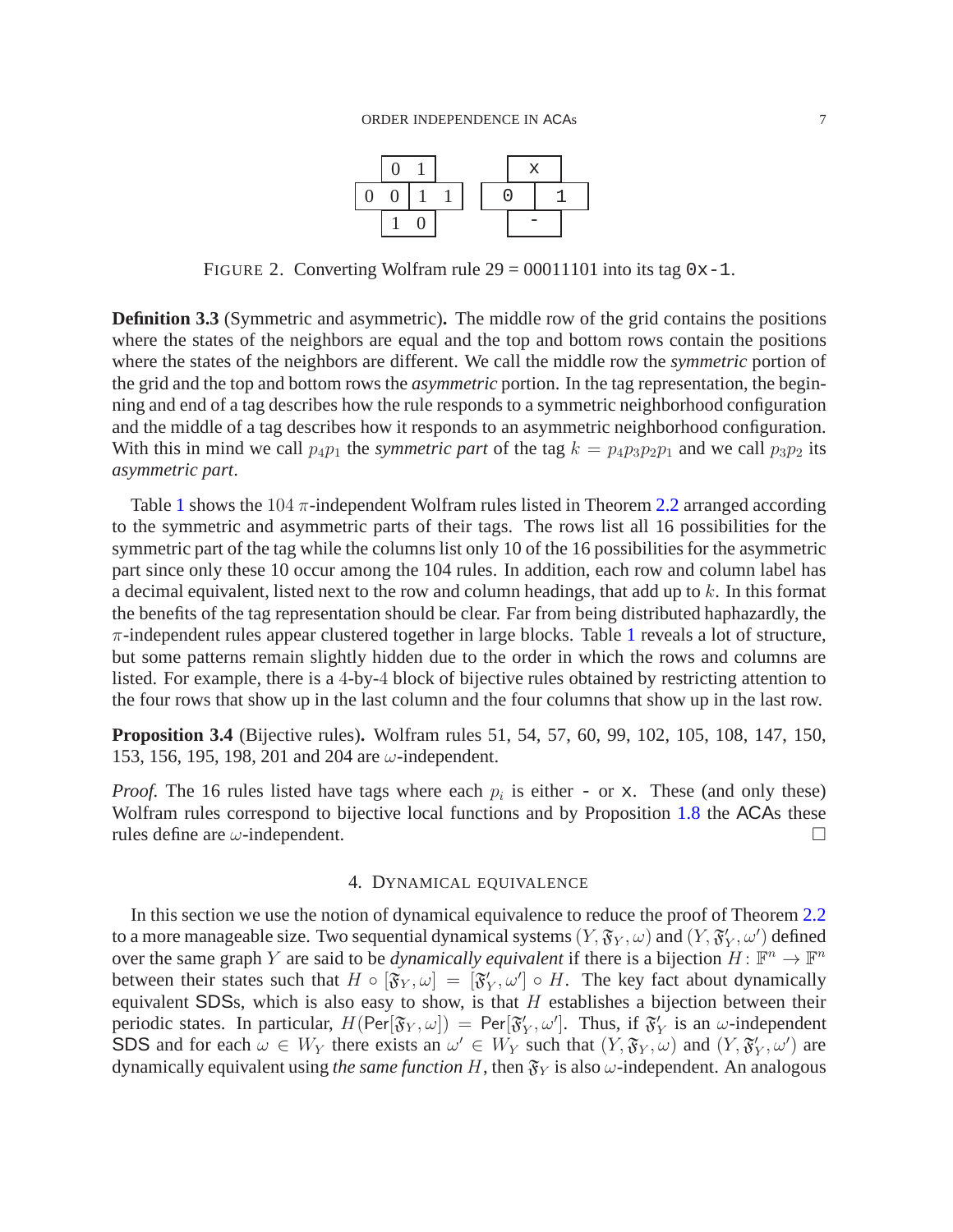|                | $p_3$            |     |     | 0     | 0                |     | 1   | $\mathbf{1}$ |     | Х   | X   |
|----------------|------------------|-----|-----|-------|------------------|-----|-----|--------------|-----|-----|-----|
|                | $p_2$            |     | 0   |       | 0                | 1   |     | 1            | х   |     | х   |
| $p_4p_1$       |                  | 72  | 64  | 8     | 0                | 74  | 88  | 90           | 66  | 24  | 18  |
|                | 132              | 204 | 196 | 140   | 132              | 206 | 220 | 222          | 198 | 156 | 150 |
| $0 -$          | $\overline{4}$   | 76  | 68  | 12    | $\overline{4}$   | 78  | 92  | 94           | 70  | 28  |     |
| $-0$           | 128              | 200 | 192 | 136   | 128              | 202 | 216 | 218          | 194 | 152 |     |
| $1 -$          | 164              | 236 | 228 | 172   | 164              | 238 | 252 | 254          | 230 | 188 |     |
| $-1$           | 133              | 205 | 197 | 141   | 133              | 207 | 221 | 223          | 199 | 157 |     |
| 10             | 160              | 232 | 224 | 168   | 160              | 234 | 248 | 250          | 226 | 184 |     |
| 01             | 5                | 77  | 69  | 13    | 5                | 79  | 93  | 95           | 71  | 29  |     |
| 0 <sub>0</sub> | $\boldsymbol{0}$ | 72  | 64  | $8\,$ | $\boldsymbol{0}$ |     |     |              |     |     |     |
| x0             | 32               |     | 96  | 40    | 32               |     |     |              |     |     |     |
| 0x             | $\,1$            | 73  | 65  | 9     | $\mathbf{1}$     |     |     |              |     |     |     |
| $-x$           | 129              | 201 | 193 | 137   | 129              |     |     |              | 195 | 153 | 147 |
| $X -$          | 36               | 108 |     |       |                  | 110 | 124 | 126          | 102 | 60  | 54  |
| x1             | 37               | 109 |     |       |                  | 111 | 125 | 127          |     |     |     |
| 1x             | 161              |     |     |       |                  | 235 | 249 | 251          |     |     |     |
| 11             | 165              | 237 |     |       |                  | 239 | 253 | 255          |     |     |     |
| XX             | 33               | 105 |     |       |                  |     |     |              | 99  | 57  | 51  |

<span id="page-8-0"></span>TABLE 1. The  $104 \pi$ -independent Wolfram rules arranged by the symmetric and asymmetric parts of their tags. As before, the 18 exceptional rules are in boldface.

statement about  $\pi$ -independence holds – restict to the simple update orders and replace  $\omega$  with  $\pi$ above.

Although there are 256 Wolfram rules, many give rise to dynamically equivalent ACAs. In particular, there are three relatively elementary ways to alter an ACA to produce another one that appears different on the surface, but which is easily seen to be dynamically equivalent to the original. These are obtained by  $(1)$  renumbering the vertices in the opposite direction,  $(2)$  systematically switching all 1s to 0s and 0s to 1s, or (3) doing both at once. We call these alterations *reflection*, *inversion* and *reflection-inversion* of the ACA, respectively. The term reflection highlights the fact that this alteration makes it appear as though we picked up the circular graph and flipped it over. We begin by describing the effect renumbering has on individual local functions.

**Definition 4.1** (Renumbering). The renumbering of the vertices we have in mind is achieved by the map r: Circ<sub>n</sub>  $\rightarrow$  Circ<sub>n</sub> that sends vertex i to vertex  $n + 1 - i$ . For later use we extend this to a map  $r: W_n \to W_n$  on update orders by applying r to each entry in the sequence. More specifically, if  $\omega = (\omega_1, \omega_2, \dots, \omega_m)$ , then  $r(\omega) = (r(\omega_1), r(\omega_2), \dots, r(\omega_m))$ . Finally, on the level of states we define a map  $R: \mathbb{F}^n \to \mathbb{F}^n$  that sends sends  $\mathbf{y} = (y_1, y_2, \dots, y_n)$  to  $(y_n, \ldots, y_2, y_1)$ , and we note that R is an involution.

**Definition 4.2** (Reflected rules). If the vertices of Circ<sub>n</sub> are renumbered, rule Wolf $_i^{(k)}$  is applied, and then the renumbering is reversed, the net effect is the same as if a different Wolfram rule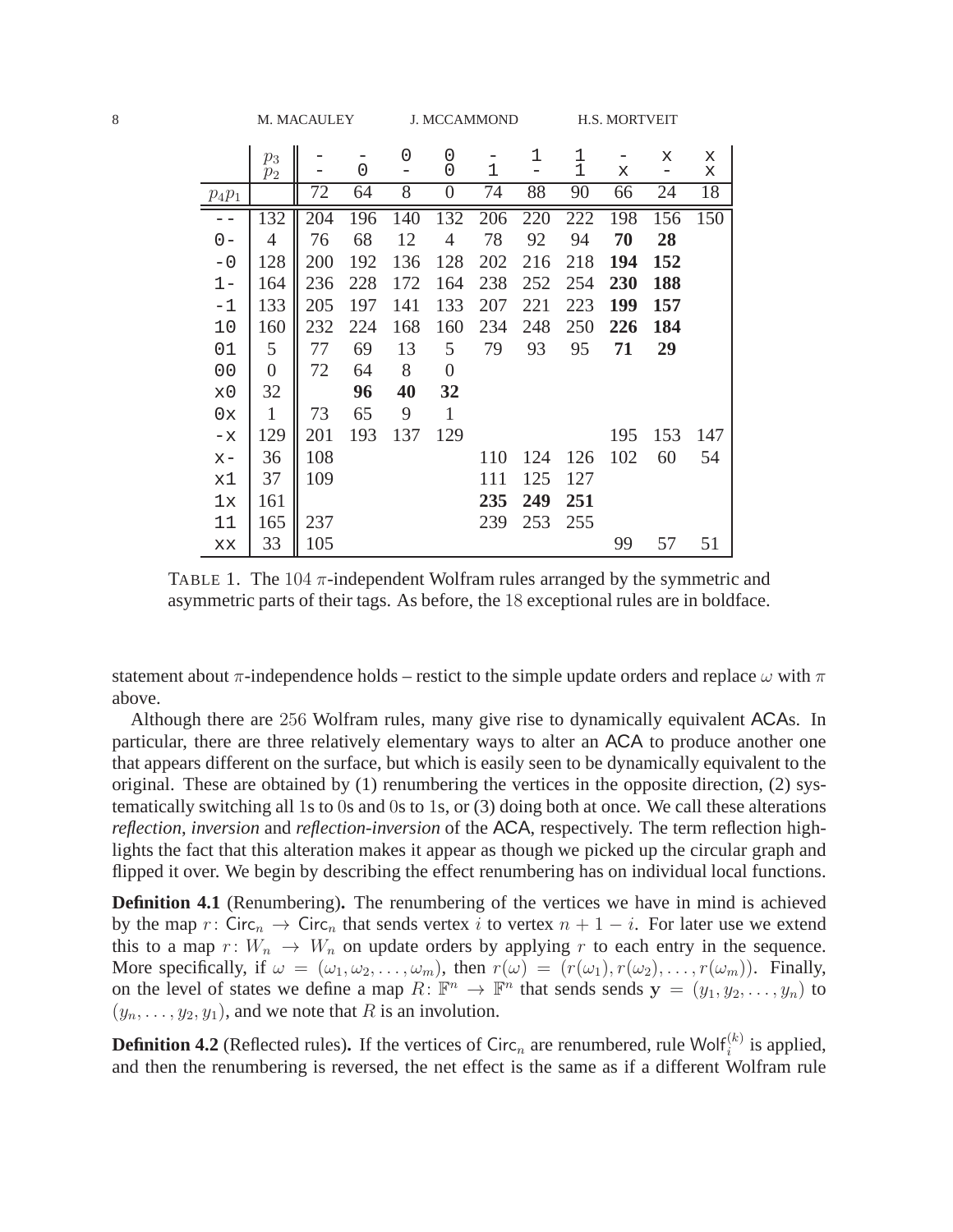were applied to the vertex  $r(i)$ . Let  $\ell$  be the number that represents this other Wolfram rule. The differences between k and  $\ell$  are best seen in grid notation. The renumbering not only changes the vertex at which the rule seems to be applied, but it also reverses the order in which the 3 coordinates are listed in the restricted local form. Only the asymmetric local state configurations, i.e. the top and bottom rows of the grid, are altered by this change so that the grid for  $\ell$  looks like a reflection of the grid for k across a horizontal line. We call  $\ell$  the *reflection* of k and we define a map refl:  $\{0, \ldots, 255\} \rightarrow \{0, \ldots, 255\}$  with refl $(k) = \ell$ . On the level of tags, the only change is to switch order of  $p_2$  and  $p_3$ , so, for example  $\ell = 01-x$  is the reflection of  $k=0-1x$ .

In short, when  $\ell = \text{refl}(k)$ ,  $R \circ \text{Wolf}_{i}^{(k)} \circ R = \text{Wolf}_{r(i)}^{(\ell)}$  and, since  $R$  is an involution, this can be rewritten as  $R \circ \textsf{Wolf}_i^{(k)} = \textsf{Wolf}_{r(i)}^{(\ell)} \circ R$ .

<span id="page-9-0"></span>**Proposition 4.3.** If  $\ell = \text{refl}(k)$ , then  $\mathfrak{W} \text{of} \mathfrak{f}_n^{(k)}$  is  $\omega$ -independent ( $\pi$ -independent) iff  $\mathfrak{W} \text{of} \mathfrak{f}_n^{(\ell)}$  is ω-independent (π-independent).

*Proof.* The value of  $\ell$  was defined so that  $R \circ \text{Wolf}_i^{(k)} = \text{Wolf}_{r(i)}^{(\ell)} \circ R$ . As a result, for any  $\omega \in W_n$ , the ACA (Circ<sub>n</sub>,  $\mathfrak{W}\mathfrak{of}^{(k)}_n, \omega$ ) is dynamically equivalent to the ACA (Circ<sub>n</sub>,  $\mathfrak{W}\mathfrak{of}^{(\ell)}_n, r(\omega)$ ) since

$$
R \circ [\mathfrak{W}\mathfrak{o}\mathfrak{l} \mathfrak{f}_{n}^{(k)}, \omega] = R \circ \mathsf{W}\mathsf{o}\mathsf{l}\mathfrak{f}_{\omega_{m}}^{(k)} \circ \cdots \circ \mathsf{W}\mathsf{o}\mathsf{l}\mathfrak{f}_{\omega_{2}}^{(k)} \circ \mathsf{W}\mathsf{o}\mathsf{l}\mathfrak{f}_{\omega_{1}}^{(k)}
$$
  
\n
$$
= \mathsf{W}\mathsf{o}\mathsf{l}\mathfrak{f}_{r(\omega_{m})}^{(\ell)} \circ \cdots \circ \mathsf{W}\mathsf{o}\mathsf{l}\mathfrak{f}_{r(\omega_{2})}^{(\ell)} \circ \mathsf{W}\mathsf{o}\mathsf{l}\mathfrak{f}_{r(\omega_{1})}^{(\ell)} \circ R
$$
  
\n
$$
= [\mathfrak{W}\mathsf{o}\mathsf{l}\mathfrak{f}_{n}^{(\ell)}, r(\omega)] \circ R.
$$

The argument at the beginning of the section now shows that the  $\omega$ -independence of  $\mathfrak{W}olf_n^{(\ell)}$ implies that of  $\mathfrak{W}\mathfrak{of}_n^{(k)}$ , but since  $\ell = \mathsf{refl}(k)$  implies  $k = \mathsf{refl}(\ell)$ , the converse also holds. The argument for  $\pi$ -independence is analogous.

Similar results hold for inversions as we now show.

**Definition 4.4** (Inverting). Let 1 and 0 denote the special states  $(1, 1, \ldots, 1)$  and  $(0, 0, \ldots, 0)$  in  $\mathbb{F}^n$ . Since the function  $i(a) = 1 - a$  changes 1 to 0 and 0 to 1, the map  $I: \mathbb{F}^n \to \mathbb{F}^n$  sending y to  $1 - y$ , has this effect on each coordinate of y. The map I is an involution like R, and from their definitions it is easy to check that they commute with each other.

**Definition 4.5** (Inverted rules). If the states of Circ<sub>n</sub> are inverted, rule Wolf $_i^{(k)}$  is applied, and then the inversion is reversed, the net effect is the same as if a different Wolfram rule were applied at vertex *i*. Let  $\ell$  be the number that represents this other Wolfram rule. The differences between k and  $\ell$  are again best seen in grid notation. The pre-inversion of states effects the local state configurations as though the grid had been rotated 180◦ . The second inversion merely changes every entry so that 1s become 0s and 0s become 1s. Thus the grid for  $\ell$  can be obtained from the grid for k by rotating the grid and altering every entry. We call  $\ell$  the *inversion* of k and define a map inv:  $\{0, \ldots, 255\} \rightarrow \{0, \ldots, 255\}$  with inv $(k) = \ell$ . On the level of tags, there are two changes that take place. Boxes  $p_1$  and  $p_4$  switch places as do boxes  $p_2$  and  $p_3$ , but in process the boxes are turned over and the numbers changed. If we look at what this does to the entries in a box, 11 becomes 00, 00 becomes 11, while 10 and 01 are left unchanged. To formalize this, define a conjugation map  $c: \{1, 0, -x\} \rightarrow \{1, 0, -x\}$  with  $c(1) = 0, c(0) = 1, c(-) = -$ , and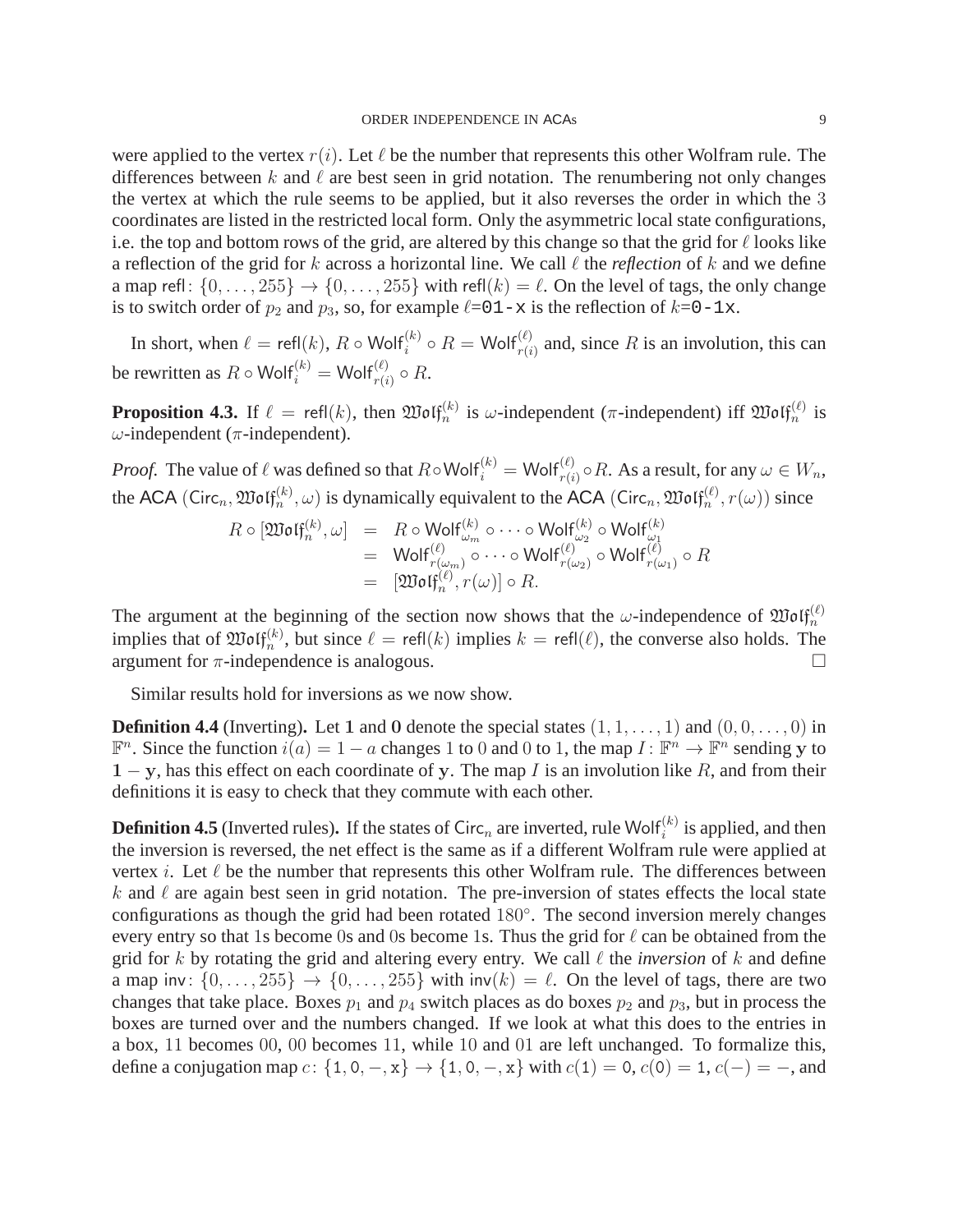|                | $p_3$          | Ω        | Ⴖ                |
|----------------|----------------|----------|------------------|
|                | $p_2$          | 0        |                  |
| $p_4p_1$       |                | 0        | 8                |
|                | 132            | 132      | $14\overline{0}$ |
| ი –            | 4              | 4        | 12               |
| $-0$           | 128            | 128      | 136              |
| 0 <sub>0</sub> | $\overline{0}$ | $\Omega$ | 8                |
| -1             | 133            | 133      | 141              |
| 01             | 5              | 5        | 13               |
| $-x$           | 129            | 129      | 137              |
| 0x             | 1              | 1        | 9                |
| 1 –            | 164            | 164      | 172              |
| 10             | 160            | 160      | 168              |
| $\times 0$     | 32             | 32       | 40               |

|          | $p_3$    |     | X   | X   |
|----------|----------|-----|-----|-----|
|          | $p_2$    |     |     | X   |
| $p_4p_1$ |          | 72  | 24  | 18  |
|          | 132      | 204 | 156 | 150 |
| $x-$     | 36       | 108 | 60  | 54  |
| XX       | 33       | 105 | 57  | 51  |
| - 0      | 128      | 200 | 152 |     |
| 10       | 160      | 232 | 184 |     |
| $0 -$    | 4        | 76  | 28  |     |
| 01       | 5        | 77  | 29  |     |
| 00       | $\Omega$ | 72  |     |     |
| 0x       |          | 73  |     |     |

<span id="page-10-1"></span>FIGURE 3. The 41  $\pi$ -independent Wolfram rules up to equivalence, separated into two tables by their behavior in asymmetric contexts. The exceptional rules are shown in bold.

 $c(\mathbf{x}) = \mathbf{x}$ . When k has tag  $p_4p_3p_2p_1$ ,  $\ell$  has tag  $c(p_1)c(p_2)c(p_3)c(p_4)$ , so, for example,  $\ell = \mathbf{x}0 - 1$  is the inversion of  $k = 0-1x$ .

In short, when  $\ell = inv(k)$ ,  $I \circ Wolf_i^{(k)} \circ I = Wolf_i^{(\ell)}$  and, since I is an involution, this can be rewritten as  $I \circ \text{Wolf}_i^{(k)} = \text{Wolf}_i^{(\ell)} \circ I$ .

<span id="page-10-0"></span>**Proposition 4.6.** If  $\ell = inv(k)$ , then  $\mathfrak{W}olf_n^{(k)}$  is  $\omega$ -independent ( $\pi$ -independent) iff  $\mathfrak{W}olf_n^{(\ell)}$  is ω-independent (π-independent).

*Proof.* The value of  $\ell$  was defined so that  $I \circ \text{Wolf}_i^{(k)} = \text{Wolf}_i^{(\ell)} \circ I$ . As in the proof of Proposi-tion [4.3](#page-9-0) this implies that for any  $\omega \in W_n$ , the ACA (Circ<sub>n</sub>,  $\mathfrak{Mod}_{n}^{(k)}(\omega)$  is dynamically equivalent to the ACA (Circ<sub>n</sub>,  $\mathfrak{Mod}_{n}^{(\ell)}(\omega)$ ). The argument at the beginning of the section and the fact that  $\ell = \text{inv}(k)$  implies  $k = \text{inv}(\ell)$ , complete the proof as before. The argument for  $\pi$ -independence is completely analogous.  $\Box$ 

As an immediate corollary of Propositions [4.3](#page-9-0) and [4.6,](#page-10-0) when  $\ell = \text{refl}(\text{inv}(k)) = \text{inv}(\text{refl}(k)),$  $\mathfrak{W}\mathfrak{of}_n^{(k)}$  is  $\omega$ -independent ( $\pi$ -independent) iff  $\mathfrak{W}\mathfrak{of}_n^{(\ell)}$  is  $\omega$ -independent ( $\pi$ -independent). If we partition the 256 Wolfram rules into equivalence classes of rules related by reflection, inversion or both, then there are 88 distinct equivalence classes and the 104 rules listed in Theorem [2.2](#page-5-0) are the union of 41 of them.

Figure [3](#page-10-1) displays representatives of these 41 classes in pared down versions of Table [1.](#page-8-0) We used reflection and inversion to eliminate 5 of the 10 columns. Every rule with a 1 in the asymmetric portion of its tag is the inversion of a rule with a 0 instead. In particular, the entries in the 3 columns headed  $-1$ ,  $1-$  and  $11$  are inversions of the entries in the columns headed  $0-$ ,  $-0$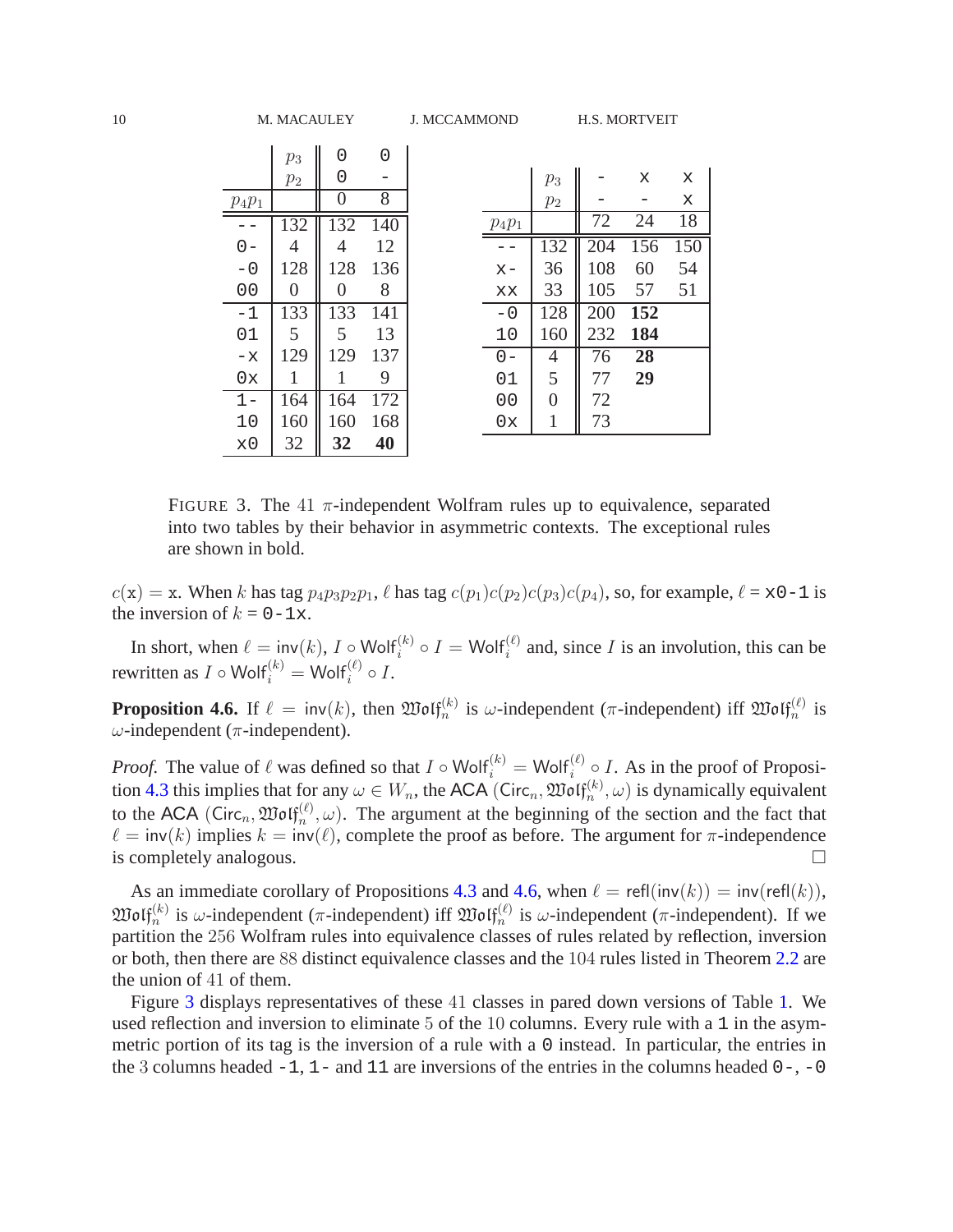

<span id="page-11-1"></span>FIGURE 4. Four major classes of  $\omega$ -independent Wolfram rules.

and 00, respectively. Next, since reflections switch  $p_2$  and  $p_3$  we can also eliminate the columns headed  $-0$ ,  $-x$  as redundant. This leaves the 5 columns headed 00, 0-,  $-$ , x- and xx. Since the last 3 do not contain 0s or 1s, further inversions, or inversion-reflections can be used to identify redundant rows in these columns.

As mentioned above, the 41 rules listed in Figure [3](#page-10-1) are representatives of the 41 distinct equivalence classes of rules whose  $\pi$ -independence needs to be established in order to prove Theorem [2.2.](#page-5-0) The rows in each table have been arranged to correspond as closely as possible with the structure of the proof. For example, the first three rows of the table on the right-hand side are the 9 equivalence classes shown to be  $\pi$ -independent by Proposition [1.8.](#page-4-0)

#### 5. MAJOR CLASSES

<span id="page-11-0"></span>In this section we prove that four large sets of Wolfram rules are  $\omega$ -independent. All of the proofs are similar and, when combined with Proposition [1.8,](#page-4-0) leave only the 6 equivalence classes of the exceptional Wolfram rules that need to be discussed separately. The main tool we use in this section is the notion of a potential function.

**Definition 5.1** (Potential functions). Let  $F: X \rightarrow X$  be a map whose dynamics we wish to understand. A *potential function for* F is any map  $\rho: X \to \mathbb{R}$  such that  $\rho(F(x)) \leq \rho(x)$  for all  $x \in X$ . A potential function narrows our search for periodic points since any element x with  $\rho(F(x)) < \rho(x)$  cannot be periodic: further applications of F can never return x to its original potential, hence the name. The only elements in  $X$  that are possibly periodic under  $F$  are those whose potential under  $\rho$  never drops at all. If we call the inverse image of a number in  $\mathbb R$  a *level set of*  $\rho$ , then to find all periodic points of F, we only need to examine its behavior on each of these level sets. Finally, it should be clear that when non-decreasing functions are used in the definition instead of non-increasing ones, the effect is the same.

**Definition 5.2** (SDS potential functions). A potential function for an SDS such as  $(Y, \mathfrak{F}_Y, \omega)$ is a map  $\rho: \mathbb{F}^n \to \mathbb{R}$  that is a potential function, in the sense defined above, for the SDS map  $[\mathfrak{F}_{Y}, \omega]$ . The easiest way to create such a function is to find one that is a potential function for every local function  $F_i$  in  $\mathfrak{F}_Y$ . Of course,  $\rho$  should be either a non-decreasing potential function for each  $F_i$  or a non-increasing potential function for each  $F_i$ , rather than a mixture of the two, for the inequalities to work out. When  $\rho$  has this stronger property we call it a *potential function for*  $\mathfrak{F}_Y$  since such a  $\rho$  is a potential function for  $(Y, \mathfrak{F}_Y, \omega)$  for every choice of update order  $\omega$ .

**Proposition 5.3.** Rules 0, 4, 8, 12, 72, 76, 128, 132, 136, 140 and 200 are  $\omega$ -independent.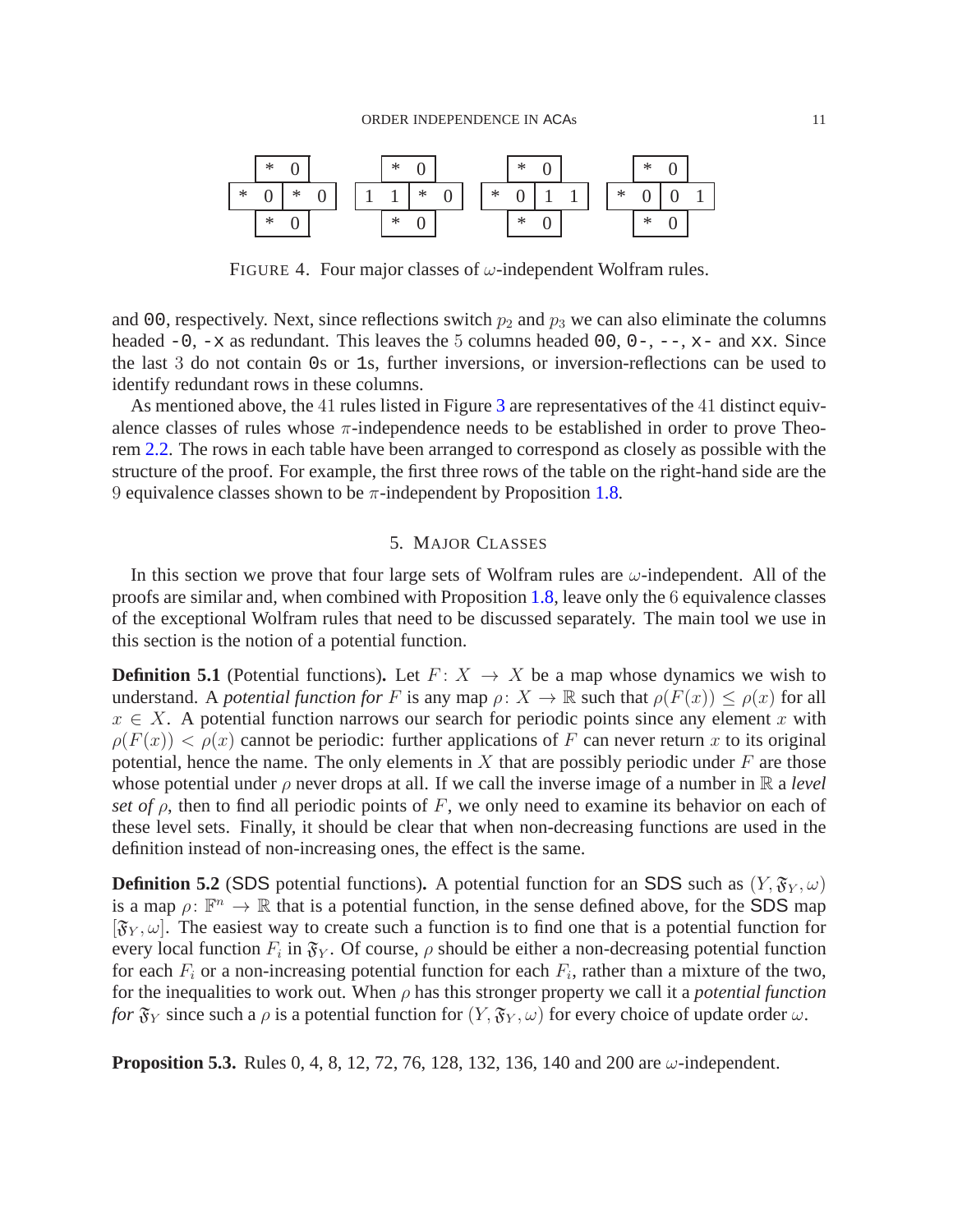*Proof.* If k is one of the numbers listed above, then its grid notation matches the leftmost form shown in Figure [4.](#page-11-1) (Each ∗ is to be interpreted as either a 0 or a 1 so that 16 rules share this form, the 11 listed in the statement and 5 that are equivalent to the listed rules or to previously known cases.) The 4 specified values mean that local functions never remove 0s. Thus, the map  $\rho$ sending  $y \in \mathbb{F}^n$  to the number of 0s it contains is a non-decreasing potential function for  $\mathfrak{Mod}(\mathfrak{f}_n^{(k)})$ . Moreover, the local functions Wolf<sup>(k)</sup> cannot change y without raising  $\rho(y)$ , so all periodic states are fixed states (for any update order), and by Proposition [1.7](#page-3-0)  $\mathfrak{W}\mathfrak{of}_{n}^{(k)}$  is  $\omega$ -independent.

For the next potential function, additional definitions are needed.

**Definition 5.4** (Blocks). A state  $y \in \mathbb{F}^n$  is thought of as a cyclic binary *n*-bit string with the indices taken mod n, and a *substring* of y corresponds to a set of consecutive indices. We refer to maximal substrings of all 0s as *0-blocks* and maximal substrings of all 1s as *1-blocks*. If a block contains only a single number it is *isolated* and if it contains more than one number it is *non-isolated*. The state  $y = 010110$ , for example contains one isolated 0-block and one non-isolated 0-block of length 2 that wraps across the end of the word.

We study how these blocks evolve as the local functions are applied. The decomposition of a Wolfram rule into its symmetric and asymmetric parts is particularly well adapted to the study of these evolutions. The asymmetric rules either make no change or shrink a non-isolated 1 block or 0-block from the left or the right, depending on which of the 4 asymmetric rules we are considering. Similarly, the 4 symmetric rules either do nothing, they remove an isolated block or they create an isolated block in the interior of a long block.

**Proposition 5.5.** Rules 160, 164, 168, 172 and 232 are ω-independent.

*Proof.* If k is one of the numbers listed above, then its grid notation matches the second form shown in Figure [4.](#page-11-1) The specified values mean that (1) the only 0s ever removed are the isolated 0s and (2) isolated 0s are never added. In particular, non-isolated blocks of 0s persist indefinitely, they might grow but they never shrink or split, and the isolated 0s, once removed, never return. Thus, the map  $\rho$  that sends y to the number of non-isolated 0s in y minus the number of isolated 0s in y is a non-decreasing potential function for  $\mathfrak{W}\mathfrak{of}_n^{(k)}$ . As before, the local functions Wolf $_i^{(k)}$ cannot change y without raising  $\rho(y)$ , so all periodic states are fixed states (for any update order), and by Proposition [1.7](#page-3-0)  $\mathfrak{W}\mathfrak{of}_n^{(k)}$  is  $\omega$ -independent.

**Proposition 5.6.** Rules 5, 13, 77, 133 and 141 are  $\omega$ -independent.

*Proof.* If k is one of the numbers listed above, then its grid notation matches the third form shown in Figure [4.](#page-11-1) This time the specified values mean that (1) the only 0s that are removed create isolated 1s, and (2) isolated 1s are never removed and they never stop being isolated. Thus the map  $\rho$  that sends y to the number of 0s in y plus *twice* the number of isolated 1s in y is a non-decreasing potential function for  $\mathfrak{W}\mathfrak{olf}_n^{(k)}$ . Once again, the local functions Wolf $_i^{(k)}$  cannot change y without raising  $\rho(y)$ , so all periodic states are fixed states (for any update order), and by Proposition [1.7](#page-3-0)  $\mathfrak{W}\mathfrak{of}_{n}^{(k)}$  is  $\omega$ -independent.

The argument for the fourth collection is slightly more complicated.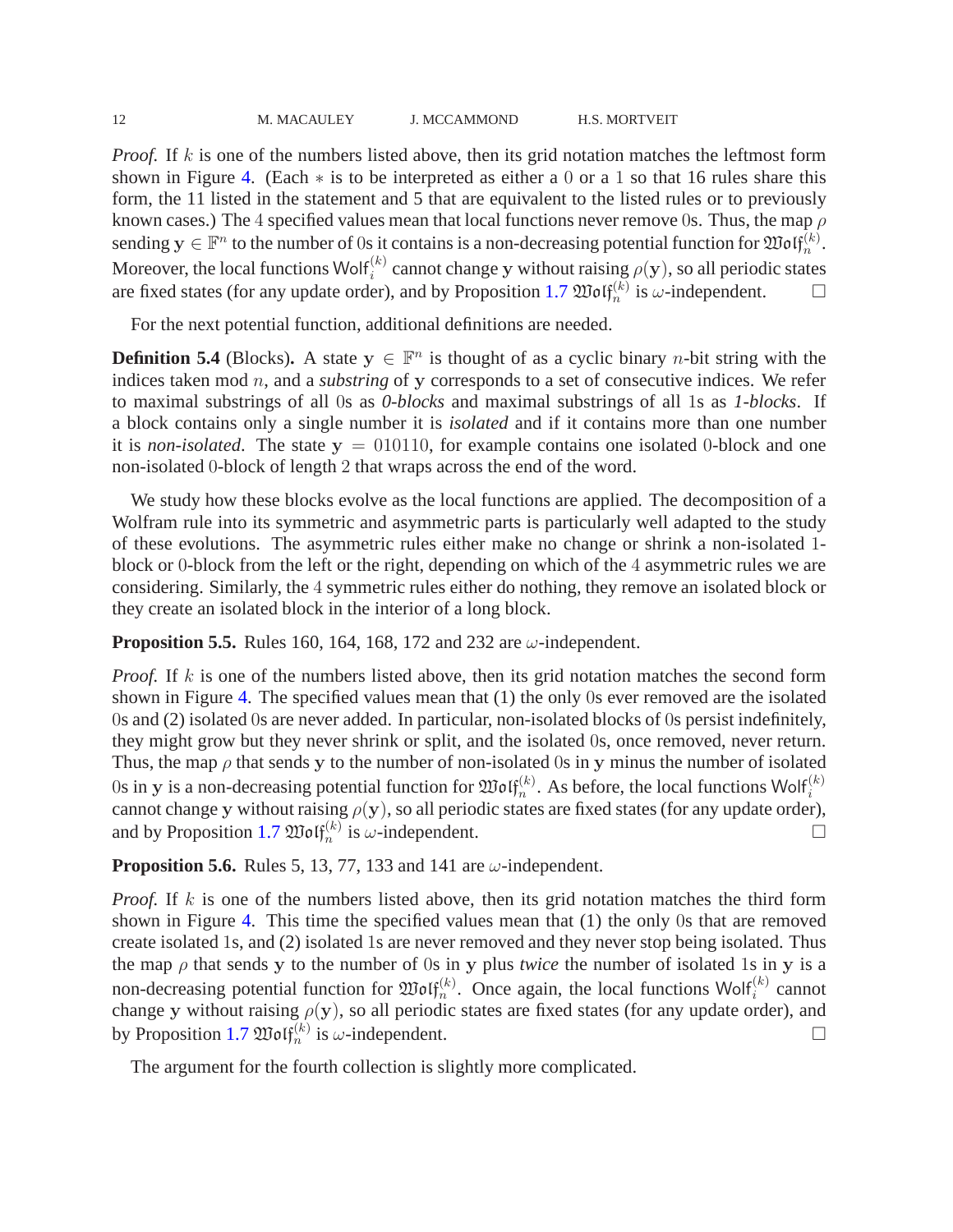#### <span id="page-13-1"></span>**Proposition 5.7.** Rules 1, 9, 73, 129 and 137 are  $\omega$ -independent.

*Proof.* If k is one of the numbers listed above, then its grid notation matches the rightmost form shown in Figure [4.](#page-11-1) This time the specified values mean that (1) the only 0s that are removed create isolated 1s, but (2) isolated 1s can also be removed. The map  $\rho$  that sends y to the number of 0s in y plus the number of isolated 1s in y is a non-decreasing potential function for Wolf<sup>(k)</sup>, but the difficulty is that there are local changes with  $\rho(\text{Wolf}_i^{(k)}(\mathbf{y})) = \rho(\mathbf{y})$ . This is true for the local change  $000 \rightarrow 010$  and for the local change  $010 \rightarrow 000$ . All other local changes raise the potential, but the existence of these two equalities indicates that there might be (and there are) states that are periodic under the action of some SDS map  $[\mathfrak{W}\mathfrak{of}^{(k)}_{n}, \omega]$  without being fixed. Rather than appeal to a general theorem, we calculate its periodic states explicitly in this case.

Fix an update order  $\omega \in W_n$  and, for convenience, let  $F: \mathbb{F}^n \to \mathbb{F}^n$  denote the SDS map  $[\mathfrak{W}\mathfrak{of}^{(k)}_n,\omega]: \mathbb{F}^n \to \mathbb{F}^n$ . If  $a_3 = 0$  and y contains a substring of the form 011, then  $\rho(F(\mathbf{y})) > 0$  $\rho(y)$  and y is not periodic under F. This is because either (1) the substring remains unaltered until its central coordinate is updated, at which point it changes to 0 and  $\rho$  is raised, or (2) it is altered ahead of time by switching the 1 on the right to a 0 (also raising  $\rho$ ), or by switching the 0 on the left to a 1 (impossible since  $a_1 = a_5 = 0$ ). Analogous arguments show that if  $a_6 = 0$  and y contains the substring 110, or if  $a_7 = 0$  and y contains the substring 111, then y is not periodic under F. Let P be the subset of  $\mathbb{F}^n$  where these situations do not occur. More specifically, if  $a_3 = 0$  remove the states with 011 substrings, if  $a_6 = 0$  remove the states with 110 substrings, and if  $a_7 = 0$  remove the states with 111 substrings. If all three are equal to 1, then  $P = \mathbb{F}^n$ .

We claim that  $P = \text{Per}[\mathfrak{W}\mathfrak{of}_n^{(k)}, \omega]$ , independent of the choice of  $\omega$ . We have already shown  $P \supset$  Per $[\mathfrak{W}\mathfrak{of}^{(k)}_n, \omega]$ . Note that P is invariant under F (in the sense that  $F(P) \subset P$ ) since the allowed local changes are not able to create the forbidden substrings when they do not already exist. Moreover, F restricted to P agrees with rule  $201 = -\alpha$ , the rule of this form with  $a_3 = a_6 = a_7 = 1$ , since whenever  $a_3$ ,  $a_6$  or  $a_7$  is 0, P has been suitably restricted to make this fact irrelevant. Finally, for every  $\omega$  rule 201 is bijective, thus F is injective on P, F permutes the states in P and a sufficiently high power of F is the identity, showing every state in P is periodic independent of our choice of  $\omega$ .

#### 6. EXCEPTIONAL CASES

<span id="page-13-0"></span>At this point we come to the exceptional rules – those that are  $\pi$ -independent but fail to be  $\omega$ -independent. They consist of 6 rules that come in pairs: 28 and 29, 32 and 40, and 152 and 184. These final 6 rules exhibit more intricate dynamics and the proofs are, of necessity, more delicate. We treat them in order of difficulty.

**Proposition 6.1.** Rules 32 and 40 are  $\pi$ -independent.

*Proof.* Let k be 32 or 40, let  $\pi = (\pi_1, \pi_2, \ldots, \pi_n) \in S_n$  be a simple update order, and let  $F: \mathbb{F}^n \to \mathbb{F}^n$  denote the SDS map  $[\mathfrak{W}\mathfrak{of}^{(k)}_n, \pi] \colon \mathbb{F}^n \to \mathbb{F}^n$ . The listed rules share the leftmost form shown in Figure  $5$  and it is easy to see that  $0$  is the only fixed state (1 is not fixed and  $a_2 = a_6 = 0$  means the rightmost 1 in any 1-block converts to 0 when updated). We also claim 0 is the only periodic state of F. Once this is established, the  $\pi$ -independence of  $\mathfrak{W}\mathfrak{of}_{n}^{(k)}$  follows immediately from Proposition [1.7.](#page-3-0)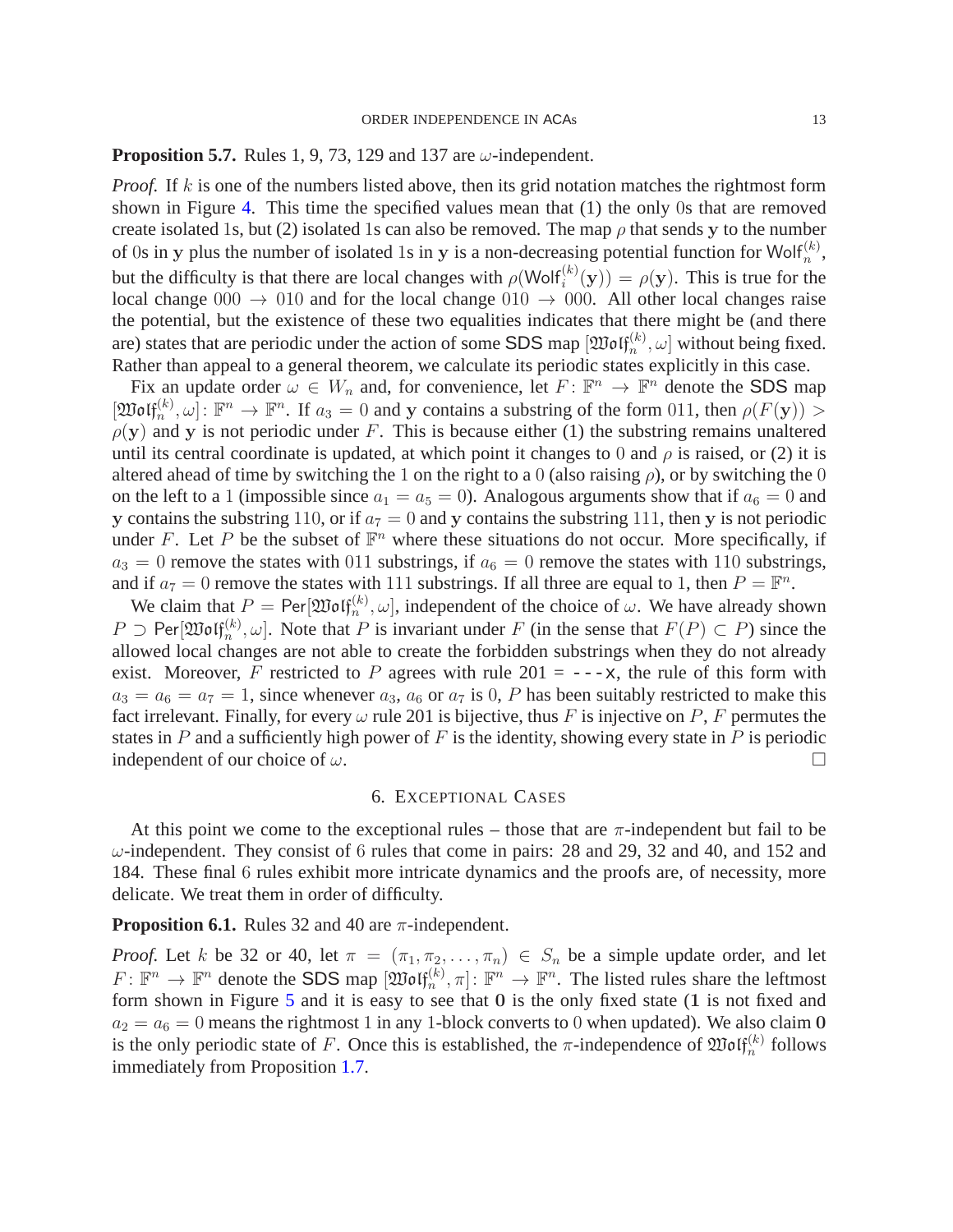

<span id="page-14-0"></span>FIGURE 5. The three pairs of the  $\pi$ -independent Wolfram rules that are not  $\omega$ -independent.

The values  $a_0 = a_1 = a_4 = 0$  mean non-isolated 0-blocks persist indefinitely, they do not shrink or split. Moreover,  $a_2 = a_6 = 0$  means that each non-isolated 0-block adds at least one 0 on its left-hand side with each application of F. In particular, any state  $y \neq 0$  with a non-isolated 0-block eventually becomes the fixed point 0. Thus no such y is periodic.

The rest of the argument is by contradiction. Suppose that y is a periodic point of  $F$  other than 0 and consider the i<sup>th</sup> coordinates in y,  $F(y)$  and  $F(F(y))$ . We claim that at least one of these coordinates is 0 and at least one of these is 1. This is because at least 4 out of the 5 local state configurations that do not involve non-isolated 0s change the coordinate (and when  $k = 32$  all 5 of them make a change). The only way that  $y_i$  does not change value in  $F(y)$  is if immediately prior to the application of Wolf $_i^{(k)}$ , the local state configuration is 011. Between this application of Wolf<sup>(k)</sup> and the next, the 0 to the left is updated. It either is no longer isolated at this point (contradicting the periodicity of y) or it now becomes a 1. In the latter case, the application of Wolf<sup>(k)</sup> during the second iteration of F changes the i<sup>th</sup> coordinate from 1 to 0. Note that we used the simplicity of the update order to ensure that each coordinate is updated only once during each pass through F. Finally, suppose that  $i = \pi_1$  and choose y,  $F(y)$  or  $F(F(y))$  so the  $(i+1)$ <sup>st</sup> coordinate is a 0. As soon as Wolf $\binom{k}{r_1}$  is applied, there is a non-isolated 0-block, contradicting the claim that  $y \neq 0$  is a periodic point.

Since it was easy to show that every state is periodic under the bijective Wolfram rule 156 (with tag  $-x$ --), we did not examine the evolution of its blocks. We do so now since its behavior is relevant to our study of the 4 remaining rules.

<span id="page-14-1"></span>**Example 6.2** (Wolfram rule 156)**.** Because the symmetric part of rule 156 is -- no isolated blocks are ever created or destroyed and thus the number of blocks is invariant under iteration. Moreover, the four values  $a_1 = a_5 = 0$  and  $a_2 = a_3 = 1$  mean that substrings of the form 01 are fixed indefinitely, leaving the right end of every 0-block and the left end of every 1-block permanently unchanged. The other type of boundary can and does move since  $p_3 = x$ , and it is its behavior that we want to examine. Let  $\pi \in S_n$  be a simple update order and let  $F: \mathbb{F}^n \to \mathbb{F}^n$ denote the SDS map  $[\mathfrak{W}\mathfrak{o}\mathfrak{lf}_n^{(156)}, \pi] \colon \mathbb{F}^n \to \mathbb{F}^n$ . So long as y is not 0 or 1, there is a 1-block followed by a 0-block and a corresponding substring of the form  $01 \cdots 10 \cdots 01$ . (If y only contains one 0-block and one 1-block, then the first two digits are the same as the last two digits, but that is irrelevant here.) As remarked above, the beginning of the 1-block and the end of the 0-block are fixed, but the other boundary between them can vary.

Suppose both blocks are non-isolated and consider the central substring 10 at positions  $i$  and  $i + 1$ . These are the only positions in the entire substring that can vary and the first one to be updated *will* change value. Assume the 0 is updated first. The 1-block grows, the 0-block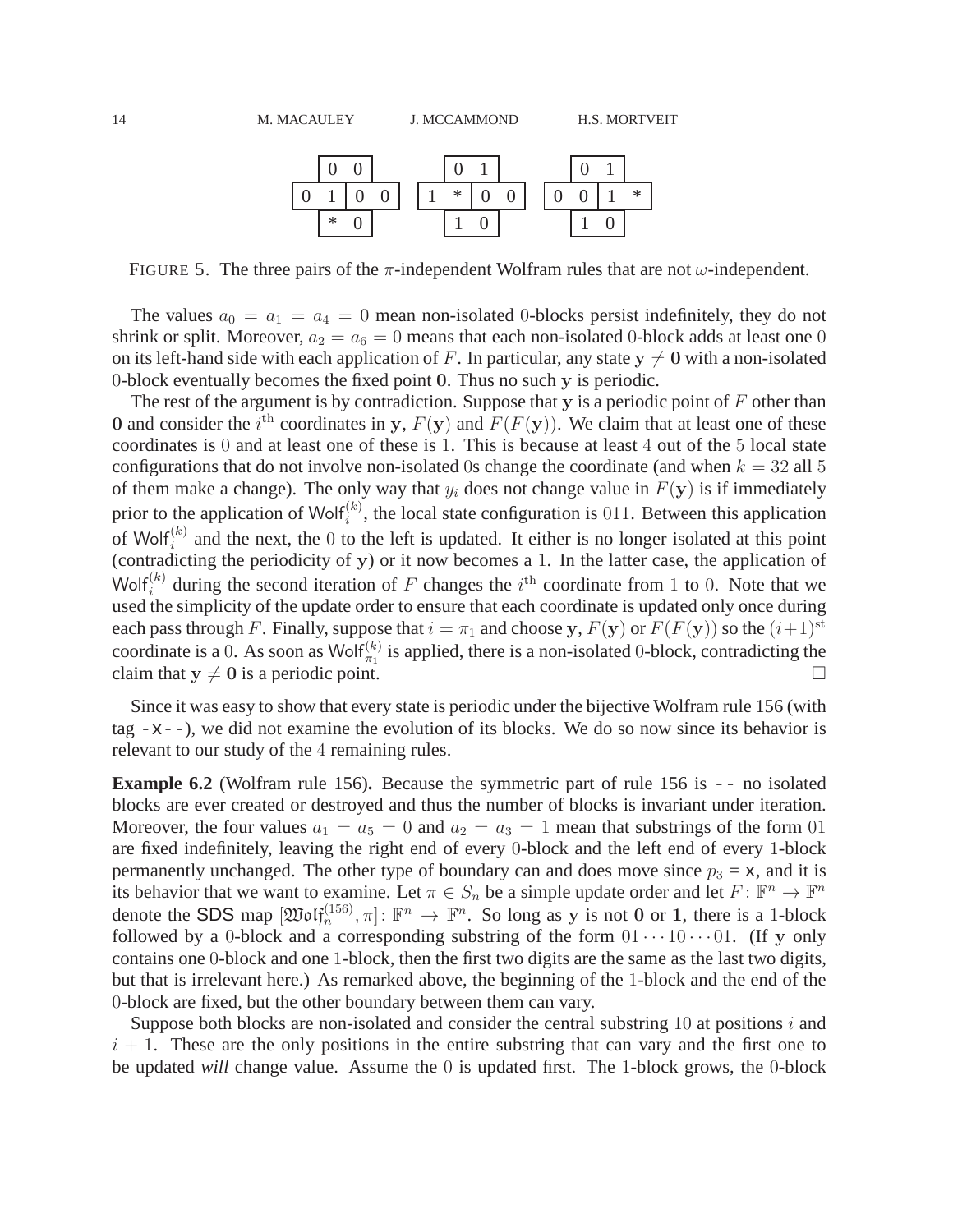shrinks and the boundary shifts one step to the right. As we cycle through the local functions, the simplicity of  $\pi$  guarantees that the  $(i+2)^{nd}$  coordinate is updated before the  $(i+1)^{st}$  coordinate is updated a second time. Thus the boundary shifts one more step to the right. This argument continues to be applicable until the 0-block shrinks to an isolated 0. At this point, the 0 is still updated before the 1 to its left is updated again, but this time the 0 remains unchanged. When the 1 to its left is updated it changes back to a 0, the 1-block shrinks, the 0-block grows and the boundary shifts to the left. The same argument with left and right reversed shows that now the 0-block continues to grow until the 1-block shrinks to an isolated 1, at which point the shifting stops and the boundary starts shifting back in the other direction.

<span id="page-15-0"></span>**Proposition 6.3.** Rules 152 and 184 are  $\pi$ -independent.

*Proof.* Let k be 152 or 184, let  $\pi = (\pi_1, \pi_2, ..., \pi_n) \in S_n$  be a simple update order, and let  $F: \mathbb{F}^n \to \mathbb{F}^n$  denote the SDS map  $[\mathfrak{W}\mathfrak{o}\mathfrak{l} \mathfrak{f}^{(k)}_n, \pi]$ :  $\mathbb{F}^n \to \mathbb{F}^n$ . The listed rules share the second form shown in Figure [5](#page-14-0) and it is easy to see that 0 and 1 are the only fixed states (since  $a_2 = a_6 = 0$ ) means the rightmost 1 in any 1-block converts to 0 when updated). We also claim  $\overline{0}$  and  $\overline{1}$  are the only periodic states of F. Once this is established, the  $\pi$ -independence of  $\mathfrak{W}\mathfrak{of}_{n}^{(k)}$  follows immediately from Proposition [1.7.](#page-3-0)

Since isolated blocks are never created, the map  $\rho$  that sends y to the number of blocks it contains is a non-increasing potential function for  $\mathfrak{Mod}_{n}^{(k)}$ . Moreover, since the only differences between rule 156 and rules 152 and 184 are that rule 152 removes isolated 1-blocks and rule 184 removes both isolated 1-blocks and isolated 0-blocks, the map F agrees with  $[\mathfrak{W}\mathfrak{o}\mathfrak{lf}_n^{(156)},\pi]$  so long as it is not called upon to update an isolated 1-block (or an isolated 0-block when  $k = 184$ ). The long-term behavior of rule 156, however, as described in Example [6.2,](#page-14-1) shows that under iteration every y not equal to 0 or 1 eventually updates such an isolated block, removing it and decreasing  $\rho$ , thus showing that such a y is not periodic.

Finally, the argument for Wolfram rules 28 and 29 is a combination of the difficulties found in the proofs of Propositions [5.7](#page-13-1) and [6.3.](#page-15-0)

#### **Proposition 6.4.** Rules 28 and 29 are  $\pi$ -independent.

*Proof.* Let k be 28 or 29, let  $\pi = (\pi_1, \pi_2, \dots, \pi_n) \in S_n$  be a simple update order, and let  $F: \mathbb{F}^n \to \mathbb{F}^n$  denote the SDS map  $[\mathfrak{W}\mathfrak{o}\mathfrak{l}\mathfrak{f}_n^{(k)}, \pi]$ :  $\mathbb{F}^n \to \mathbb{F}^n$ . The listed rules share the rightmost form shown in Figure [5](#page-14-0) and the values  $a_5 = 0$  and  $a_2 = 1$  mean that isolated blocks are never removed. Thus the map  $\rho$  that sends y to the number of blocks it contains is a non-decreasing potential function for  $\mathfrak{W}\mathfrak{of}_{n}^{(k)}$ . The four values  $a_1 = a_5 = 0$  and  $a_2 = a_3 = 1$  mean that substrings of the form 01 persist indefinitely, as in Wolfram rule 156. In fact, so long as  $\rho$  is unchanged, the behavior of  $F$  under iteration is indistinguishable from iterations of the map [ $\mathfrak{W}\mathfrak{of}^{(156)}_{n}, \pi]$ . Consider a substring of the form  $01 \cdots 10 \cdots 01$  and suppose that the length of the 1-block on the left plus the length of the 0-block on the right is at least 4. We claim that any y containing such a substring is not periodic under  $F$ . If it were, the evolution of this substring would oscillate as described in Example [6.2](#page-14-1) and at the point where the 0-block shrinks to an isolated 0, the 1-block on the left contains the substring 111. Moreover, between the point when that penultimate 0 becomes a 1 and the point when it is to switch back, the substring 111 is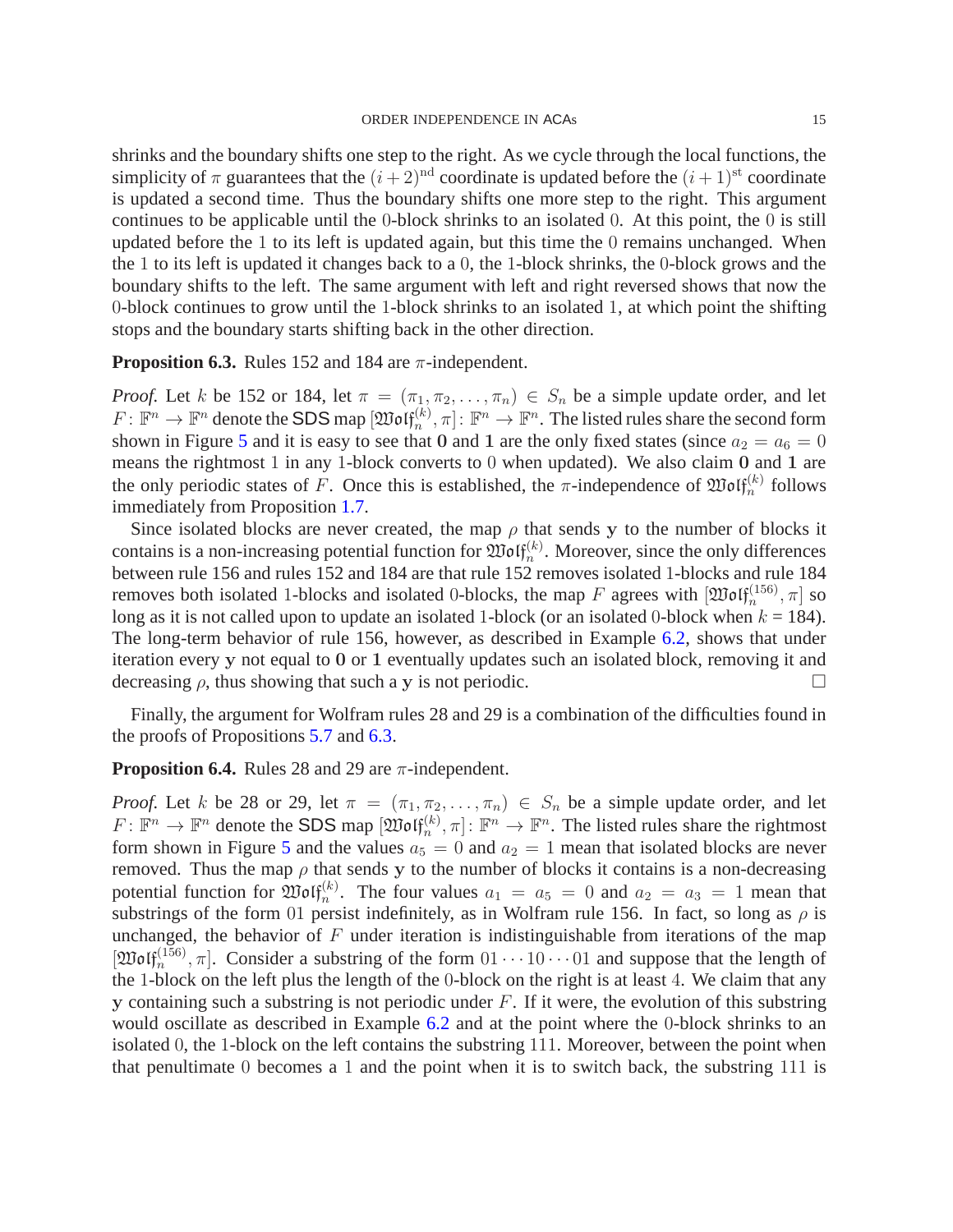updated, increasing  $\rho$ . When k is 29, a similar increase in  $\rho$  can occur when the 1-block shrinks to an isolated 1 and the 0-block contains the substring 000. In neither case can a state containing a 1-block followed by a 0-block with combined length at least 4 be periodic under  $F$ .

Next, note that when  $k = 29$  both of the special states 0 and 1 are not fixed, but that for  $k =$ 28 1 is not fixed, while 0 is fixed. Let  $P$  be the set of states containing both 0s and 1s that do not contain a 1-block followed by a 0-block with combined length at least 4, and, when  $k = 28$ , include the special state 0 as well. Because we understand the way that such states  $y \in P$  evolve under Wolfram rule 156 (Example [6.2\)](#page-14-1), we know that at no point in the future does a descendent of y ever contain a substring of the form 111 or 000. Thus  $P$  has been restricted enough to make the values of  $a_7$  and  $a_0$  irrelevant, and F sends P into itself. Moreover, since F agrees with  $[\mathfrak{W}\mathfrak{of}^{(156)}_n, \pi]$  on P, and this map is injective, F is injective on P, F permutes the states in P and a sufficiently high power of  $F$  is the identity, showing every state in  $P$  is periodic, independent of our choice of  $\pi$ .

The rules in this section are the only  $\pi$ -independent rules of the 41 (up to equivalence) that fail to be  $\omega$ -independent, and were identified by Collin Bleak and Kevin Ahrendt.

**Proposition 6.5** ([\[1\]](#page-17-4)). Rules 32, 40, 152, 184, 28, and 29 are not  $\omega$ -independent.

*Proof.* For each  $k \in \{32, 40, 152, 184, 28, 29\}$ , it suffices to exhibit a state  $y \in \mathbb{F}_2^n$  $n/2$  that is *not* periodic under  $[\mathfrak{W}\mathfrak{o}\mathfrak{l} \mathfrak{f}^{(k)}_n, \pi]$  for any  $\pi \in S_n$  but is periodic upder  $[\mathfrak{W}\mathfrak{o}\mathfrak{l} \mathfrak{f}^{(k)}_n, \omega]$  for some  $\omega \in W_n$ . In all of these cases, the update order  $\omega = (1, 1, 2, 2, \dots, n, n)$  will suffice.

*Case 1* ( $k = 32$  or 40): The constant state  $y = 1$  is fixed by  $[\mathfrak{W}\mathfrak{of} \mathfrak{f}_n^{(k)}, \omega]$ .

*Case 2* ( $k = 152$  or 184): The state  $y = (1, 1, 0, 0, \ldots, 0)$  is fixed by  $[\mathfrak{Mod}_n^{(k)}, \omega]$ .

*Case 3* ( $k = 28$  or 29): If *n* is even, then the state  $y = (1, 1, 0, 0, 1, 0, 1, 0, \ldots, 1, 0)$  is fixed by  $[\mathfrak{W}\textup{off}_n^{(k)}, \omega]$ . If n is odd, then the state  $(1, 1, 0, 0, 1, 0, 1, 0, \ldots, 1, 0, 0)$  is fixed by  $[\mathfrak{W}\textup{off}_n^{(k)}, \omega]$ .

In all of these cases, the given state is fixed under  $\omega$  because for each local function Wolf<sup>(i)</sup> that does not fix y, Wolf<sup>(i)</sup>  $\circ$  Wolf<sup>(i)</sup> fixes y.

### 7. CONCLUDING REMARKS

Now that the proof of Theorem [2.2](#page-5-0) is complete, we pause to make a few comments about it and the 104  $\pi$ -independent Wolfram rules it identifies. For each of the 8 local state configurations, Wolfram rule  $k$  either leaves the central coordinate unchanged or it "flips" its value. The number of local state configurations that are flipped in this way is strongly correlated with the probability that a given rule is  $\pi$ -independent. See Table [2.](#page-17-5) The numbers in the third row are the binomial coefficients  $\binom{8}{i}$ , since they clearly count the number of Wolfram rules with exactly *i* flips. The key facts illustrated by Table [2](#page-17-5) are that virtually all of the rules with at most 2 flips are  $\pi$ independent, the percentage drops off rapidly between 2 and 6 flips, and  $\pi$ -independence is very rare among rules with 6 or more flips. In fact, all 5 such rules are  $\pi$ -independent because they are bijective. It would interesting to know whether this observation can be quantitatively (or even qualitatively) extended to a rigorous assertion about more general SDSs.

Next, there are two aspects of Theorem [2.2](#page-5-0) that we found slightly surprising. First, we did not initially expect the set of rules that were  $\omega$ - and  $\pi$ -independent for small values of n to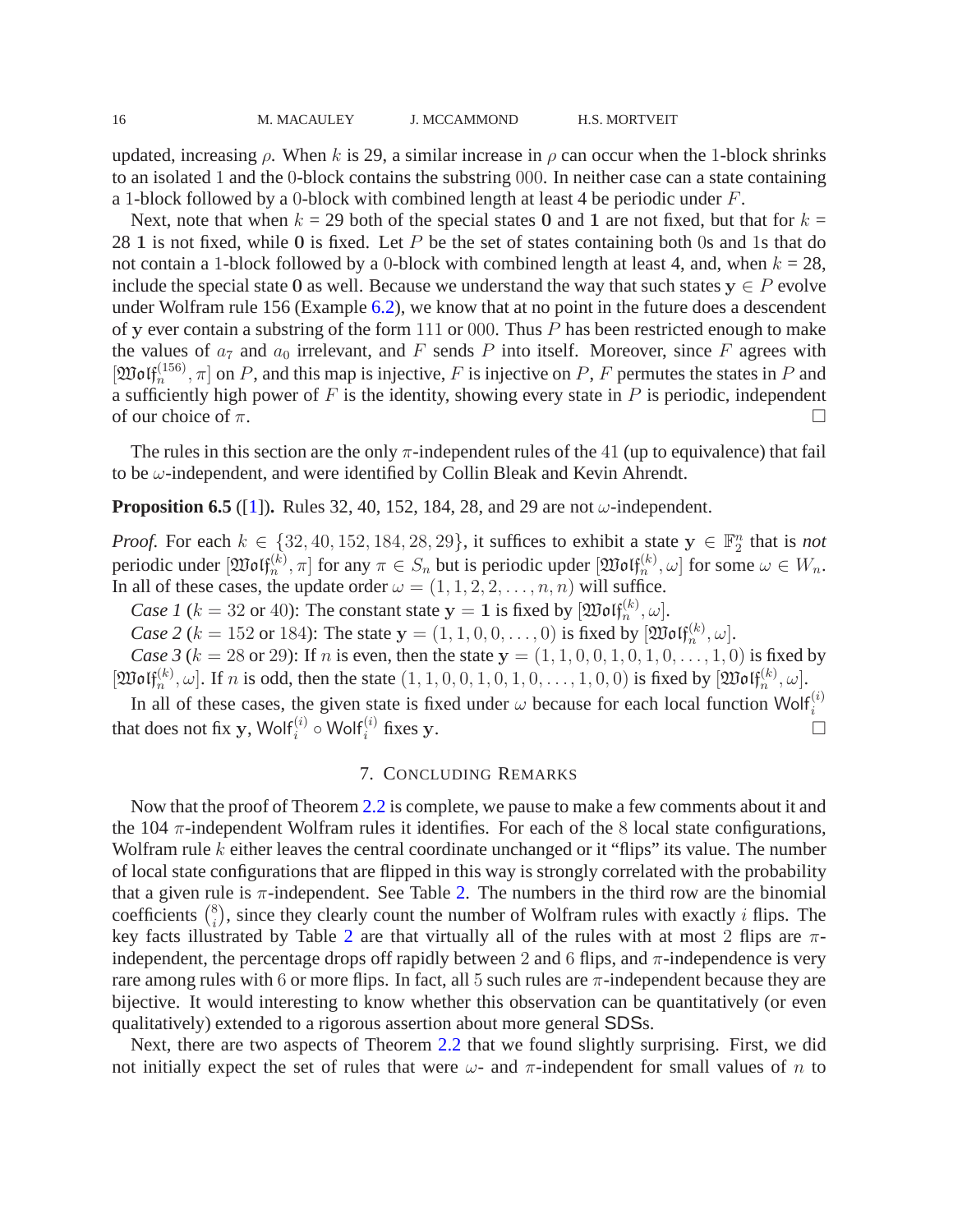| Number of flips                    |         |                 |  |     |     |     |       |  |
|------------------------------------|---------|-----------------|--|-----|-----|-----|-------|--|
| Number of $\pi$ -independent rules |         |                 |  |     |     |     |       |  |
| Number of rules                    |         |                 |  |     | 56. |     |       |  |
| Percentage                         | $100\%$ | 100\% 93\% 61\% |  | 37% | 7%  | 14% | $0\%$ |  |

<span id="page-17-5"></span>TABLE 2. The number of flips and the probability of  $\pi$ -independence.

match exactly the set of rules that were  $\omega$ - and  $\pi$ -independent for all values of  $n > 3$ . The second surprise was that the during the course of the proof we found that the Wolfram rules truly are local rules, in the sense that their set of periodic points tended to have essentially local characterizations.

Finally, although the focus of this article was solely the classification of the 104  $\pi$ -independent Wolfram rules, and not the dynamics of these rules per se, many interesting dynamical properties arose in the course of the proof. We are currently studying the dynamics and periodic sets for all 256 Wolfram rules in greater detail, as well as examining how the sets of periodic states under an  $\pi$ -independent Wolfram rule get permuted as the update order is altered. The latter situation involves an object called the *dynamics group* of an  $\pi$ -independent SDSs. In a follow-up paper [\[8](#page-18-5)], we classify the periodic states of all 86  $\pi$ -independent rules and describe their dynamics groups.

#### **Acknowledgments**

The second author gratefully acknowledges the support of the National Science Foundation. The first and third authors thank the Network Dynamics and Simulation Science Laboratory (NDSSL) at Virginia Tech for the support of this research. We thank Kevin Ahrendt and Collin Bleak for pointing out that  $\pi$ -independence does not imply  $\omega$ -independence. We had originally misstated a result from another paper that we thought implied that, and corrected it in this version.

#### **REFERENCES**

- <span id="page-17-4"></span>1. K. Ahrendt and C. Bleak. Private communication, 2009.
- <span id="page-17-0"></span>2. C. L. Barrett, H. S. Mortveit, and C. M. Reidys. Elements of a theory of simulation II: Sequential dynamical systems. *Appl. Math. Comput.* **107** (2000), no. 2-3, 121–136.
- 3. . Elements of a theory of simulation IV: Fixed points, invertibility and equivalence. *Appl. Math. Comput.* **134** (2003), 153–172.
- 4. C. L. Barrett and C. M. Reidys. Elements of a theory of simulation I: Sequential CA over random graphs. *Appl. Math. Comput.* **98** (1999), no. 2–3, 241–259.
- <span id="page-17-1"></span>5. C. L. Barrett, H. S. Mortveit, and C. M. Reidys. Elements of a theory of simulation III, equivalence of SDS. *Appl. Math. Comput.* **122** (2001), 325–340.
- <span id="page-17-2"></span>6. Martin Gardner. Mathematical games. the fantastic combinations of John Conway's new solitaire game "life". *Scientific American* **223** (1970), 120–123.
- <span id="page-17-3"></span>7. A. Å. Hansson, H. S. Mortveit, and C. M. Reidys. On asynchronous cellular automata. Adv. *Complex Syst.* **8** (2005), no. 4, 521–538.